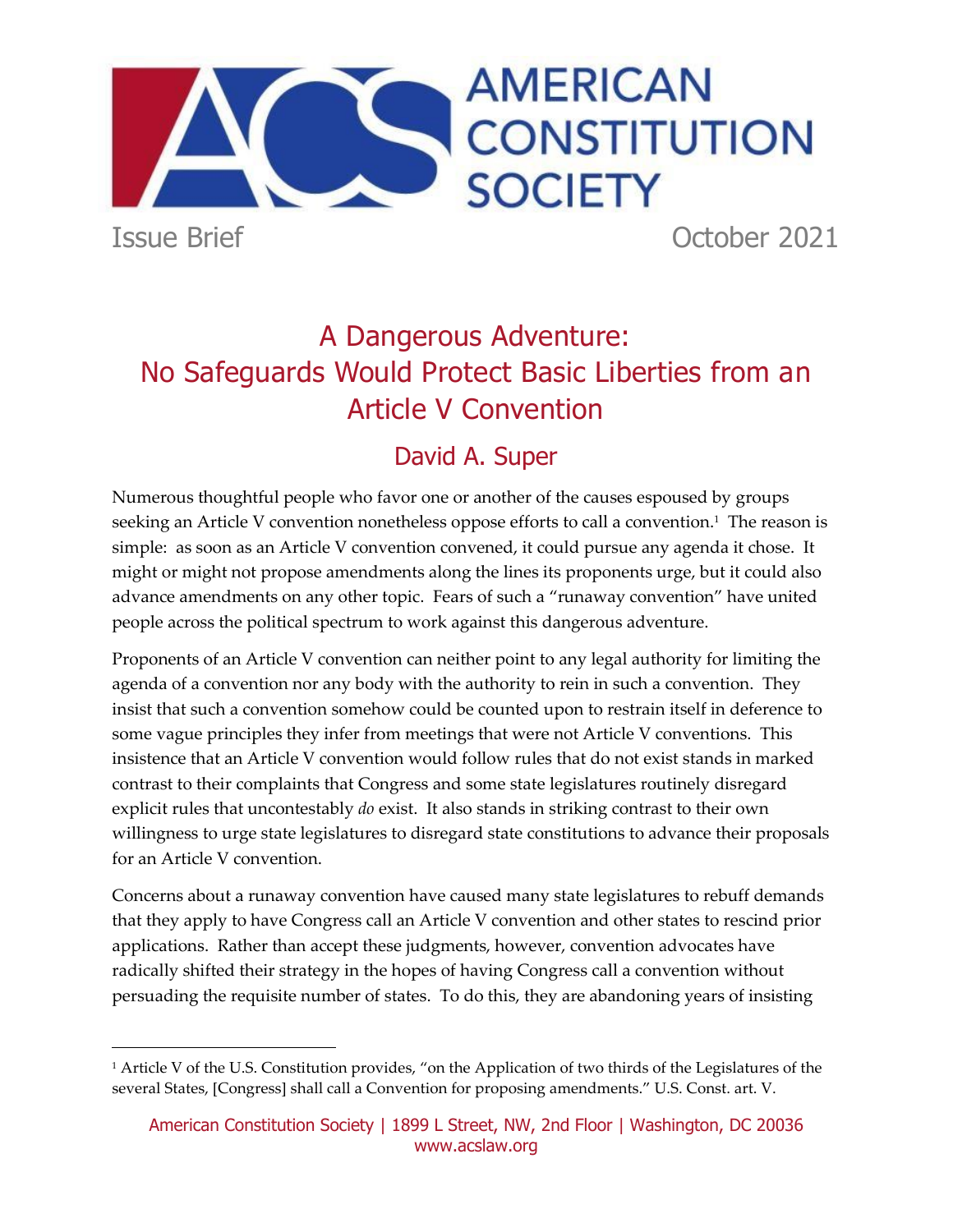that all convention applications must match and are seeking to resurrect applications passed more than a century ago to address wholly unrelated questions.

This Issue Brief analyzes the various claims made by proponents of an Article V convention that the states or other actors somehow could control or limit the damage that an Article V convention might do. It explores the increasingly disingenuous strategies convention proponents are pursuing to have Congress convene an Article V convention without convincing thirty-four states to apply for one. It shows how a decades-old memo from an office in the Department of Justice, which argues that a limited Article V convention is possible, provides no protection against the determined special interest groups that will seek to turn an Article V convention to their agendas. Finally, it points out that even if some law did limit the scope of a convention's agenda, no entity has the authority to enforce such limits.

## I. A Rose By Any Other Name: Proponents' Semantics Should Not Obscure their Call for an Unprecedented Constitutional Convention

#### A. An Article V Convention is a Constitutional Convention

Recognizing the weakness of their case on the merits, advocates of an Article V convention have sought to distract their audiences with obscure semantic games. In particular, convention advocates insist that an Article V convention is a "convention of the states" and that that is something distinct from a "constitutional convention." According to their contrived nomenclature, a "constitutional convention" is a convention called to write an entirely new convention.<sup>2</sup> They characterize an Article V convention as a "convention of the states," which they assert is limited to proposing amendments to the existing Constitution.<sup>3</sup> This line of argument is absurd on many levels.

Semantically, an Article V convention obviously is a constitutional convention. "Constitutional" is an adjective meaning "relating to a constitution."<sup>4</sup> An Article V convention is a convention relating to the U.S. Constitution and hence is a "constitutional convention." Convention proponents embrace their own idiosyncratic definition of "constitutional convention" as a convention empowered to write an entirely new constitution. As noted below, an Article V convention actually is empowered to do just that: nothing constrains the scope of the amendments it may entertain. Proponents of an Article V convention are free to call it anything they like, of course, but nothing in law or ordinary usage makes their definition authoritative or gives them any basis for correcting others.

To avoid proponents' tiresome and disingenuous efforts to distract their audience with this feigned semantic dispute, it may be most convenient simply to refer to the convention in

<sup>2</sup> ROBERT G. NATELSON, ARTICLE V: A H[ANDBOOK FOR](https://www.alec.org/publication/article-v-handbook/) STATE LEGISLATORS 7 (2012).

<sup>3</sup> *Id.* 

<sup>4</sup> *[Constitutional](https://www.merriam-webster.com/dictionary/constitutional)*, MERRIAM-WEBSTER (last visited Sept. 13, 2021).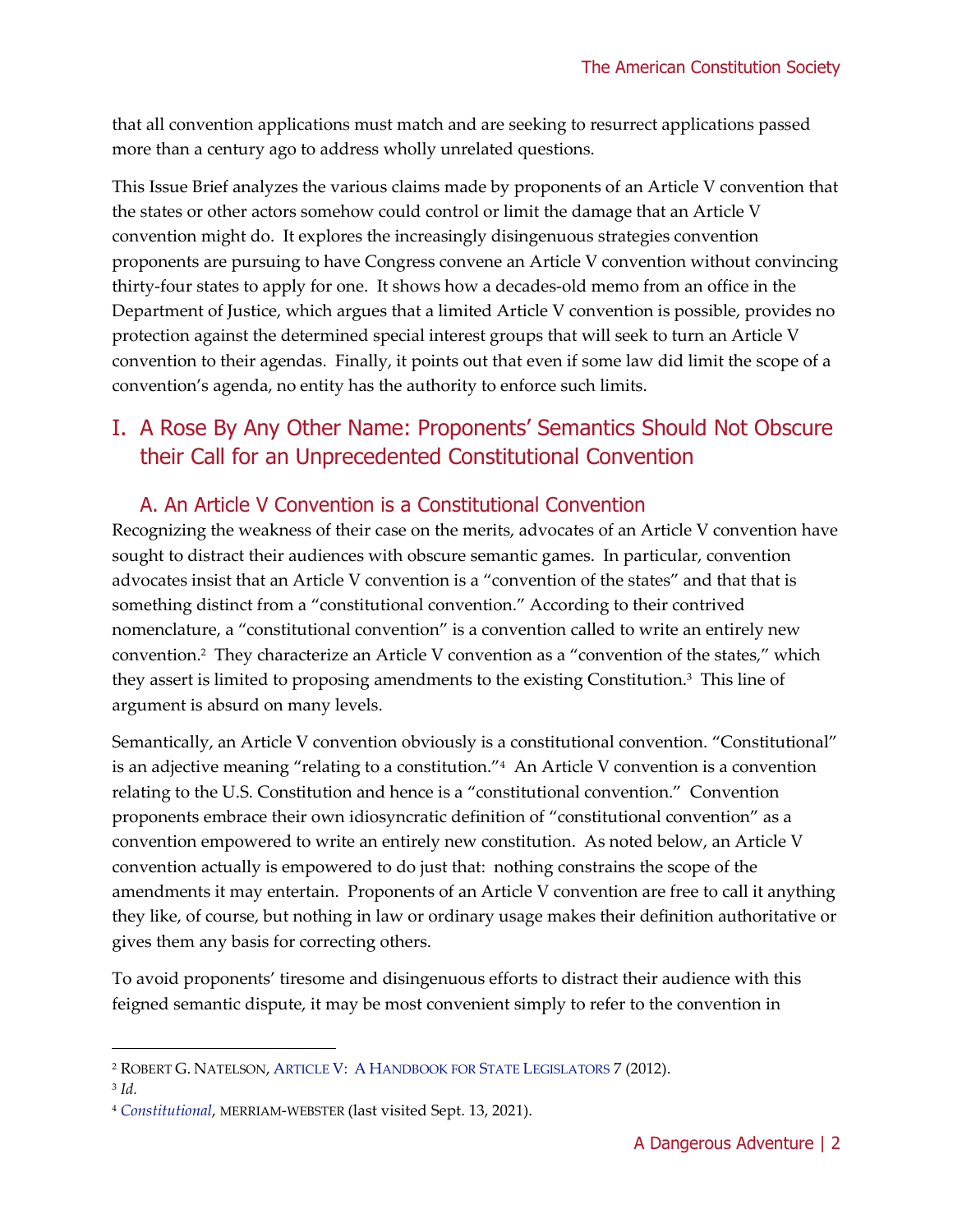question as an "Article V convention," which it indisputably is. But calling it a "constitutional convention" is also entirely accurate. And, as the next section explains, the claim that an Article V convention would be a "convention of the states" has no support in the Constitution.

#### B. An Article V Convention Would Not Be a "Convention of the States"

Much more significant than its semantic shortcomings is the total lack of legal support for the claim that an Article V convention would be a convention of the states. Article V makes no mention of the term "convention of the states" or anything like it. Article V describes the convention it envisions as "a convention for proposing amendments."<sup>5</sup> Calling that a "constitutional convention" is an accurate description of what would occur.

The "convention of the states" characterization, moreover, seems deliberately misleading. Nothing in Article V requires that the convention would be one of, or controlled by, the states. Under the language of Article V, Congress is the one that would "call" the convention. To be sure, a prerequisite for the exercise of that power is the applications of two-thirds of the states. But the states' ability to trigger a congressional power is not at all the same thing as having that power themselves. In much the same way, the Senate's advice and consent triggers the president's power to appoint judges and high executive branch officials, but the power of appointment remains with the president.<sup>6</sup>

The United Nations General Assembly is a convention of the nations in that each country chooses and controls its delegation. Article V confers no similar authority on the states. In this country's only prior convention for proposing amendments to a constitution – the Philadelphia Convention of 1787 – the delegates were not under the control of the states' governments; some worked hard to advance the federalist cause despite representing strongly anti-federalist states.<sup>7</sup>

The Constitution's failure to provide for a "convention of the states" was no accident. The delegates to the Philadelphia Convention were deliberately moving the country away from a confederation controlled by states to one with a federal government drawing its authority directly from the People. The Articles of Confederation, agreed to a decade earlier, had claimed its authority was derived from the states. It opens with a declaration that "the Delegates of the United States of America in Congress assembled" have agreed on "Confederation and perpetual Union between the States" they represented. The Constitution, by contrast, proclaims that its authority comes directly from the People: "WE THE PEOPLE of the United States … do ordain and establish this Constitution for the United States of America."<sup>8</sup> Nothing in the

<sup>5</sup> U.S. Const. art. V.

<sup>6</sup> Id. Art. II, § 2, cl. 2.

<sup>7</sup> Indeed, the convention provided for ratification by state conventions precisely because it understood that its departure from states' legislatures' wishes meant it had no chance of ratification through either Congress or the legislatures. David E. Kyvig, Explicit and Authentic Acts: Amending the U.S. Constitution, 1776-1995 at 42–55 (1996).

<sup>8</sup> U.S. Const. pmbl.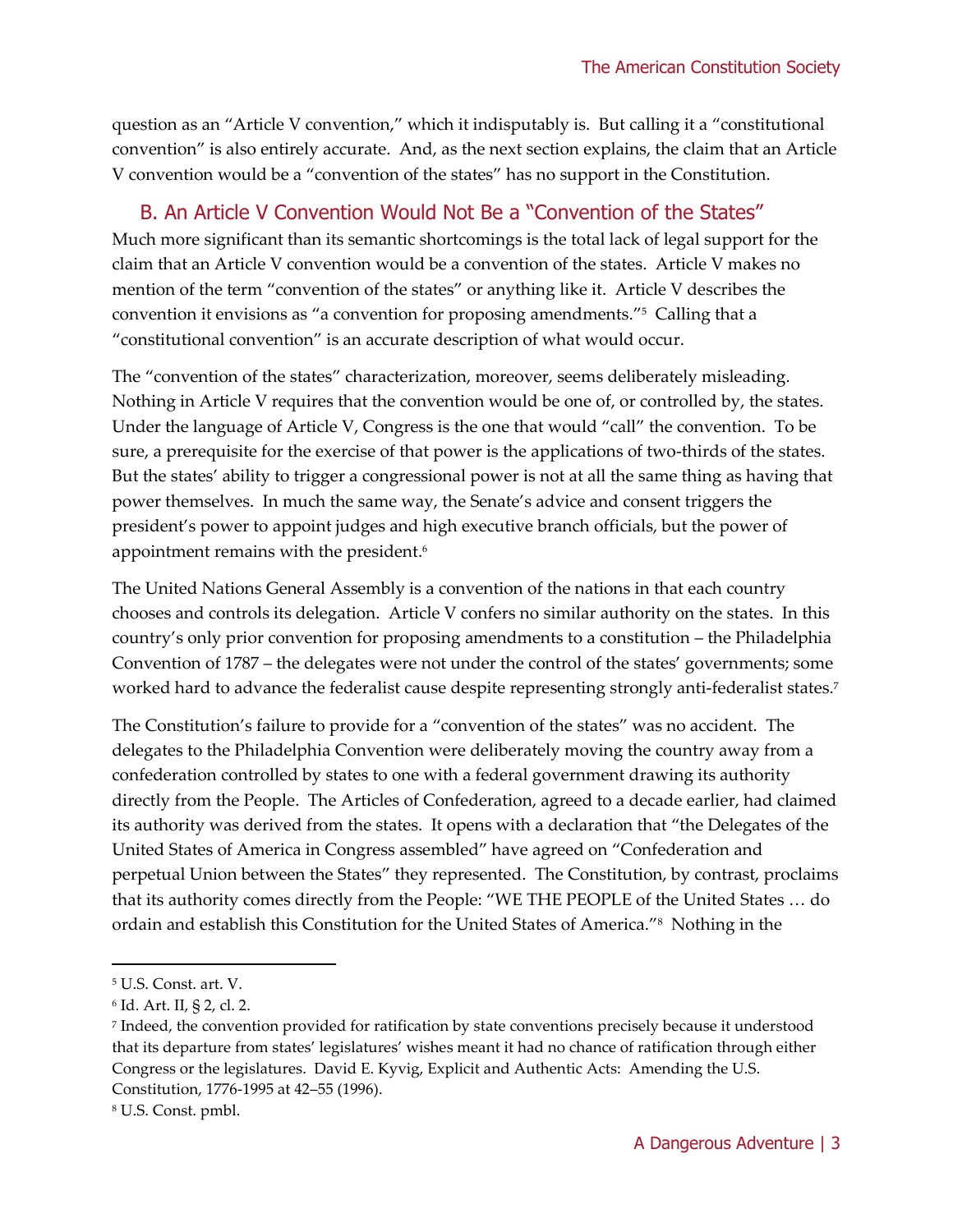Constitution's preamble makes any reference to the states as a source of power or authority in creating the federal government. It follows that the People, not the states, are expected to control an Article V convention. As the U.S. Supreme Court has noted, "The Constitution of the United States was ordained by the people, and, when duly ratified, it became the Constitution of the people of the United States."<sup>9</sup> Convention proponents' claim that they seek a "convention of the states" with the powers of Article V is a deceptive and dangerous fantasy.

#### C. An Article V Convention Would Be Unprecedented

Another reason proponents prefer that everyone call an Article V convention a "convention of the states" is to further their argument that many conventions of states have occurred previously without incident. It is, of course, true that representatives of states meet on numerous occasions throughout the year and have done so since the early days of the nation. Indeed, in our own day, numerous private groups, such as the National Governors' Association and the National Conference of State Legislatures, routinely bring together representatives of the fifty states. None of these entities, however, has the power to launch the legal process of amending the U.S. Constitution.

If all the proponents wanted was for representatives of states to meet with one another, they could have that in an instant, without the need for state legislatures' resolutions or the involvement of Congress. Indeed, one of the best-funded groups advocating an Article V convention organized their own convention of representatives of states to supposedly demonstrate that nothing untoward would occur. $^{\scriptscriptstyle 10}$  In point of fact, the United States Congress itself is an annual convention of representatives of all the states – and one that has, by a two-thirds vote in both chambers, the power to propose constitutional amendments. State governments do not choose their representatives to Congress, and as noted below, they are by no means assured of selecting the delegates to an Article V convention.

Of course, the proponents of a convention are not satisfied with a "convention of the states" of the kind that has occurred countless times over the years: they want a convention with the special powers provided only to a convention called under Article V. The only precedent for that sort of gathering on the national level is the Philadelphia Convention of 1787. And the Philadelphia Convention did indeed disregard its charge to consider amendments to the Articles of Confederation and produced a largely new Constitution instead. Thus, proponents of an Article V convention would not be satisfied with a mere convention of the states: they are holding out specifically for a constitutional convention.

<sup>9</sup> Hawke v. Smith, 253 U.S. 221, 226 (1920). As Chief Justice Marshall wrote, although the people of the United States act to direct the federal government through their respective states, "the measures they adopt do not, on that account, cease to be the measures of the people themselves, or become the measures of the State governments." McCulloch v. Maryland, 17 U.S. 316, 403 (1819).

<sup>&</sup>lt;sup>10</sup> Sanya Mansoor, *[How a Mock Convention is Helping Fuel a Movement to Change the Constitution](https://publicintegrity.org/politics/state-politics/how-a-mock-convention-is-helping-fuel-a-movement-to-change-the-constitution/)*, CTR. FOR PUBLIC INTEGRITY (July 30, 2018).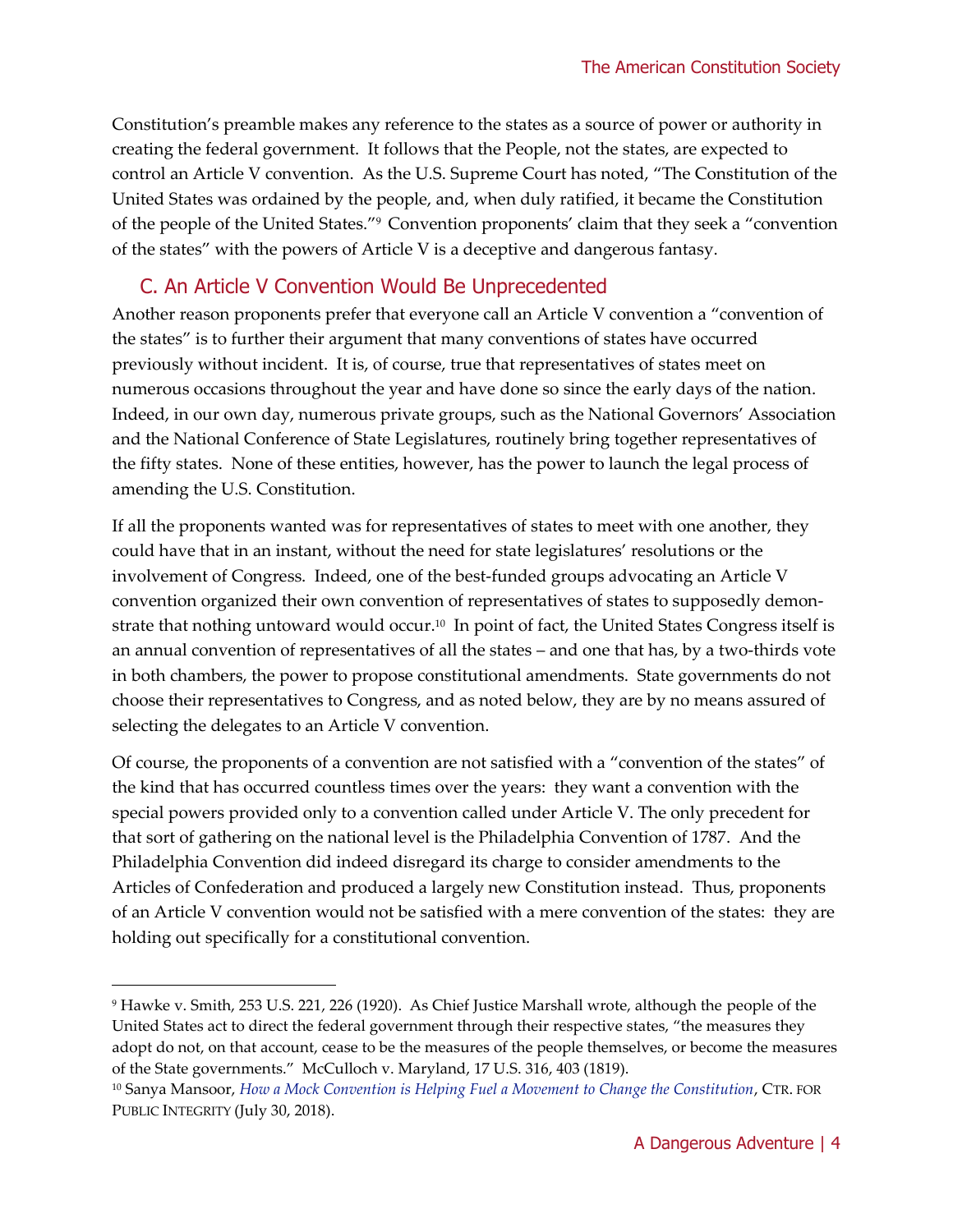## II. The Possibility of a Runaway Convention

Previous attempts to convene an Article V convention have faltered when voters and state legislators focused on the danger of a runaway convention: a convention that heeded special interests' urgings to disregard the purposes for which the convention ostensibly was called and threatened basic liberties. This danger has not abated with time and remains the single most important reason that people across the political spectrum have united to oppose calling an Article V convention. None of the supposed "safeguards" touted by convention proponents withstand serious examination.

## A. Legislatures Are Not Assured of Selecting Delegates from their States to an Article V Convention

Article V does not empower state governments to select delegates to an Article V convention. As the Congressional Research Service noted in 2014, "Congress has traditionally laid claim to broad responsibilities in connection with a convention, including … determining the number and selection process for its delegates."<sup>11</sup> If the majority in the Congress that calls an Article V convention believes that the delegates state governments would select will support the changes it desires, it will have state governments make the selections. If, on the other hand, the congressional majority is of a different party than that which controls most state legislatures – as is the case today – it could provide for a different method of selection. It could, for example, direct that the states' governors, or their attorneys general, or their secretaries of state, should serve as delegates. It could call special elections in each congressional district for delegates. It could appoint federal judges serving in each state as delegates.<sup>12</sup> It could even designate its own Members as delegates to the Article V convention.<sup>13</sup> In today's take-no-prisoners political environment, it is naive to imagine that Congress would passively allow the formation of a convention whose delegates were unlikely to reflect its wishes.

#### B. States Cannot Control Delegates to an Article V Convention

Proponents of an Article V convention sometimes suggest that states can enact "delegate control laws" that supposedly would ensure that the state's delegates would adhere to the desires of the state's legislature and remove any delegates that strayed. These farcical laws are outside

<sup>11</sup> Thomas H. Neale, Cong. Res. Serv., R42589, The Article V Convention to Propose Constitutional Amendments: Contemporary Issues for Congress 4 (2014).

<sup>12</sup> *Id.* at 40 n.170.

<sup>13</sup> *Id.* at 40 n.169*.* (citing Amer. bar assoc., amendment of the constitution by the convention method under Article V 37 (1974)). Article I § 6 of the Constitution prohibits Members of Congress from holding positions in the executive or judicial branches of the federal government, but arguably an Article V convention is none of these things. Even if Congress did not designate Members themselves as delegates, it could allow each of its Members to designate someone to serve as the delegate from their state or district. U.S. Const. art. I, § 6, cl. 2.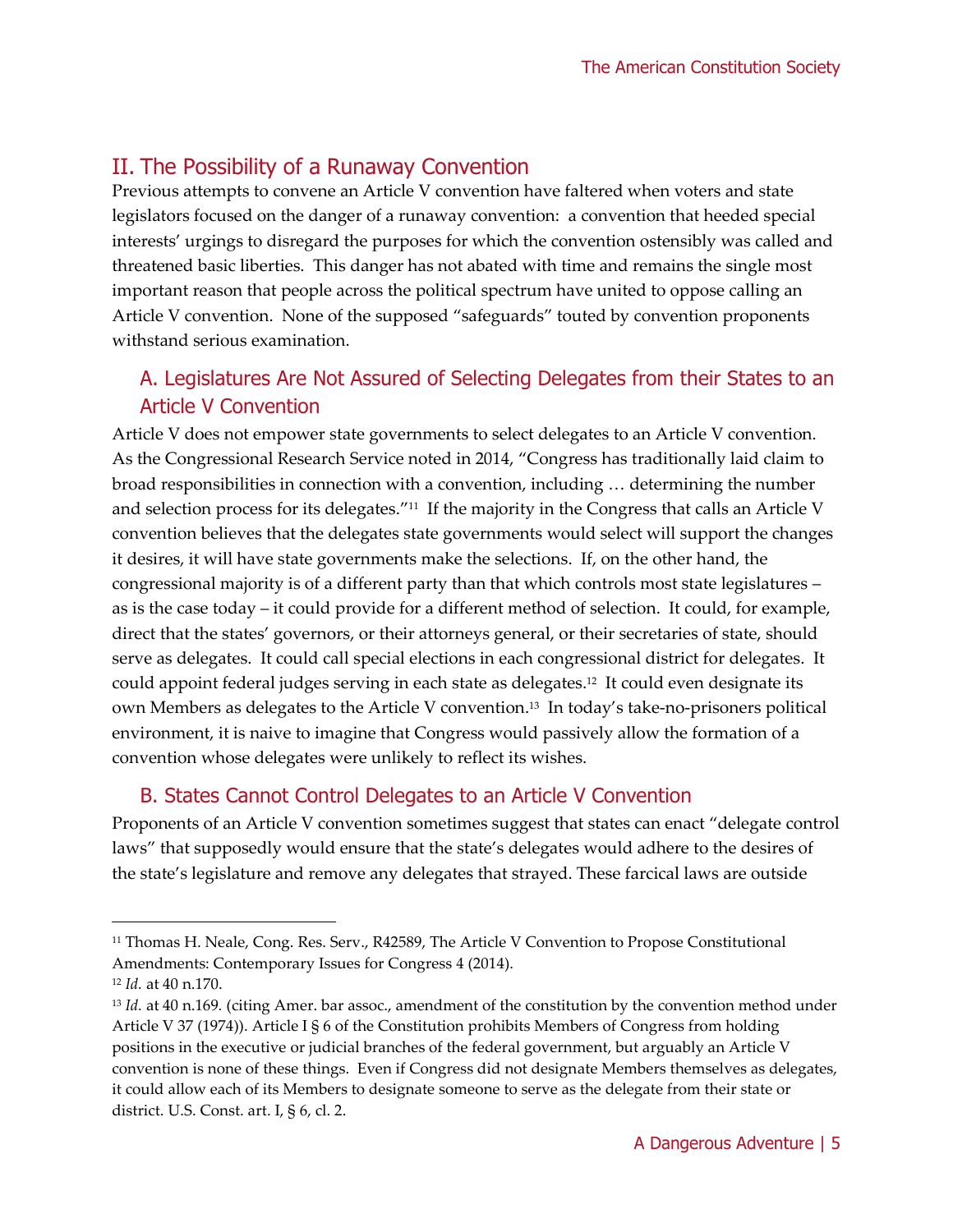states' authority and would have no effect in the real world. <sup>14</sup> They are, instead, another means of distracting legislators from the very real dangers that an Article V convention would bring.

As noted above, nothing in Article V assures that states will get to select the delegates to an Article V convention. The actual delegates may owe their positions to Congress or to the voters in a special election, not to the state legislatures. Such delegates would have little reason to bow to the wishes of the state legislature. Indeed, some delegates may not come from states at all: as the Congressional Research Service notes, Congress could select delegates from the District of Columbia or the U.S. territories.<sup>15</sup>

Even if state legislatures do initially select their states' delegates, that does not give them control over what the delegates ultimately do. Nothing in Article V provides such authority, and nothing in Article V makes any provision for terminating the mandate of delegates who disregard the wishes of their appointing authority. The office of delegate to an Article V convention is a federal office, not a state one, and therefore it is not subject to the control of the state legislature. <sup>16</sup> State governments may no more recall delegates to an Article V convention than they can recall their Members of Congress. State laws purporting to control how delegates vote or to impose penalties on delegates for their actions in connection with the convention would likely be found just as unenforceable as state laws seeking to control any other federal official.

And even if state legislatures had the power to remove delegates to an Article V convention, that power would be ineffectual. An Article V convention is not an on-going institution with continuing members. Particularly if some states are asserting the power to recall delegates, the convention may decide to postpone all votes until just before it adjourns. Thus, a delegate may cast only a single vote, on a resolution containing all the final actions of the convention. Once that vote is taken, the convention will dissolve and any action a state might wish to take to recall that delegate will be moot.

<sup>14</sup> *See* Michael Leachman & David A. Super, STATES LIKELY COULD NOT CONTROL C[ONSTITUTIONAL](https://www.cbpp.org/sites/default/files/atoms/files/7-16-14sfp.pdf)  C[ONVENTION ON](https://www.cbpp.org/sites/default/files/atoms/files/7-16-14sfp.pdf) BALANCED BUDGET AMENDMENT OR OTHER ISSUES 6 (2017).

<sup>15</sup> NEALE, *supra* note 11, at 42–43.

<sup>&</sup>lt;sup>16</sup> The U.S. Supreme Court has held that "the function of a state legislature in ratifying a proposed amendment to the federal Constitution, like the function of Congress in proposing the amendment, is a federal function derived from the federal Constitution, and it transcends any limitations sought to be imposed by the people of a state." Leser v. Garnett, 258 U.S. 130, 137 (1922). Even more than the state legislators' power to ratify proposed amendments to the U.S. Constitution, the function of delegates to an Article V convention is established only by the U.S. Constitution. Delegates, as delegates, have no role in state government at all.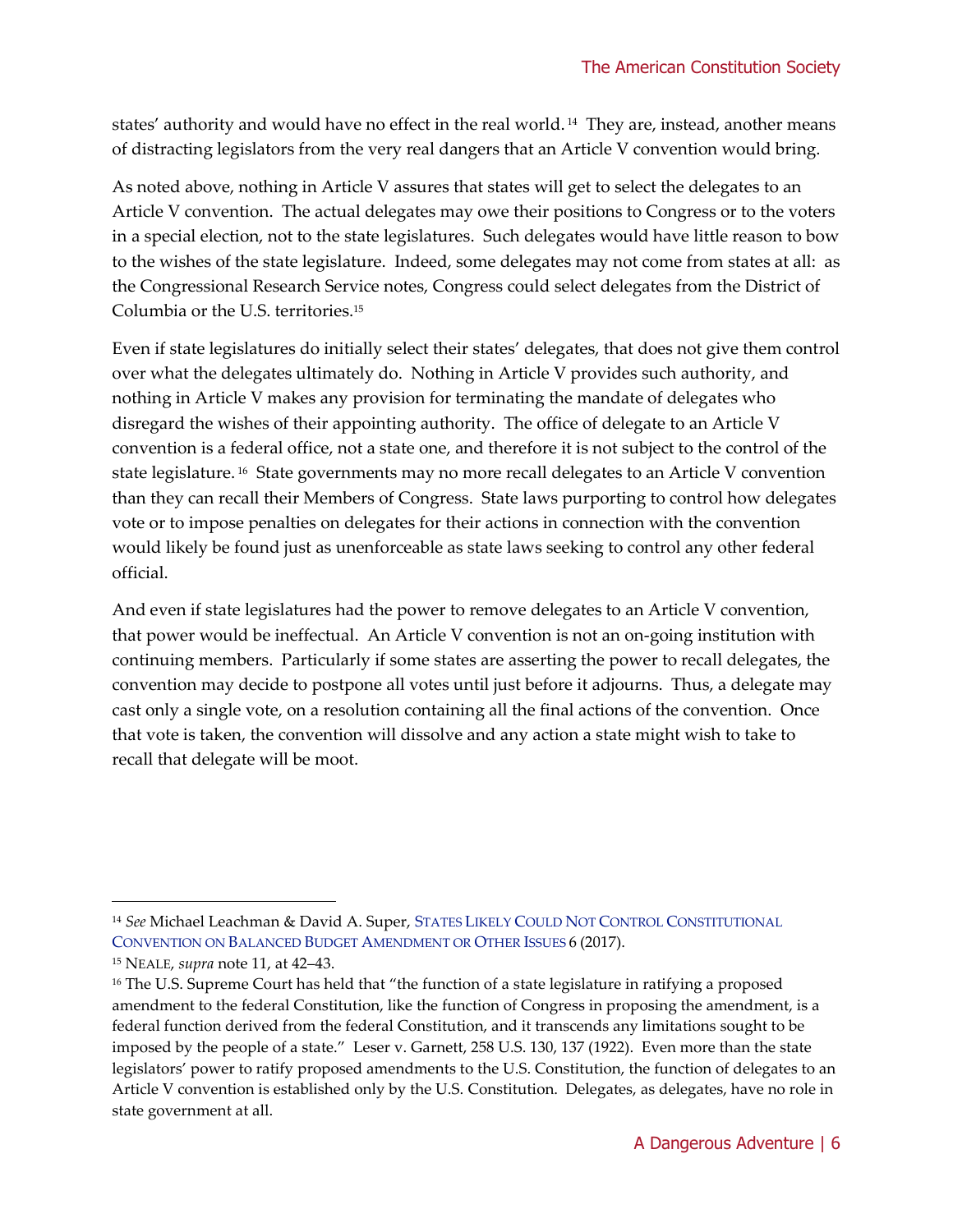## C. Article V's Language Provides No Basis for Limiting what a Convention Might Do

Nothing about the idea of a "Convention for proposing Amendments," as provided for in Article V, limits the scope of the convention in any way. It is common in Congress and many state legislatures for the second chamber to consider a piece of legislation to "amend" the first chamber's bill by striking everything after the enacting clause and inserting an entirely new bill. A similar approach in an Article V convention – an amendment that rewrites everything after the preamble – would do nothing to preserve the rights and liberties that the current U.S. Constitution protects. For convention proponents to establish that the act of "merely" proposing amendments is somehow safer than rewriting the Constitution, they must show some legally binding limitation on the scope of an "amendment."<sup>17</sup> That they cannot do.

Moreover, even if an Article V convention somehow was limited to proposing amendments, that hardly limits its ability to transform our government or to strip away crucial individual liberties. The Fourteenth Amendment was "merely" an amendment but dramatically increased the federal government's powers. The Seventeenth Amendment was "merely" an amendment, yet it transformed how we constitute one of the two chambers of Congress. The Twenty-First Amendment repealed the Eighteenth Amendment and ended Prohibition. An Article V convention "proposing amendments" could similarly conclude that the First Amendment, the Second Amendment, the Fourteenth Amendment, Article I's limits on congressional powers, or other central provisions of the Constitution have outlived their usefulness or require radical reformulation.

No soothing, and deceptive, turn of phrase by convention proponents can hide the fact that convening an Article V convention would be a radical and dangerous step. The Declaration of Independence, which founded this nation, stated that "That whenever any Form of Government becomes destructive of [life, liberty and the pursuit of happiness], it is the Right of the People to alter or to abolish it, and to institute new Government[.]" James Madison cited this principle in Federalist No. 40 to justify the Philadelphia Convention's having disregarded the limits on the formation and ratification of amendments imposed by the Articles of Confederation. Whichever interest groups prevail in an Article V convention will invoke the same principles to justify whatever choices they make, including the method they choose for selecting delegates and departures they make from Article V's ratification procedures (just as the Philadelphia Convention of 1787 cast aside the ratification requirements of the Articles of Confederation).

<sup>&</sup>lt;sup>17</sup> Cf. Convention of States Action, ARTICLE V CONVENTION OF STATES: THE FOUNDERS' CONSTITUTIONAL PLAN FOR WE THE P[EOPLE TO](https://cosaction-prod.s3.amazonaws.com/public/pocket_guide_digital.pdf) SECURE AMERICA'S FUTURE 20 (2020) [hereinafter Convention of States Action, Pocket Guide] (arguing that amendments at the any hypothetical convention are "merely suggestions" until ratification).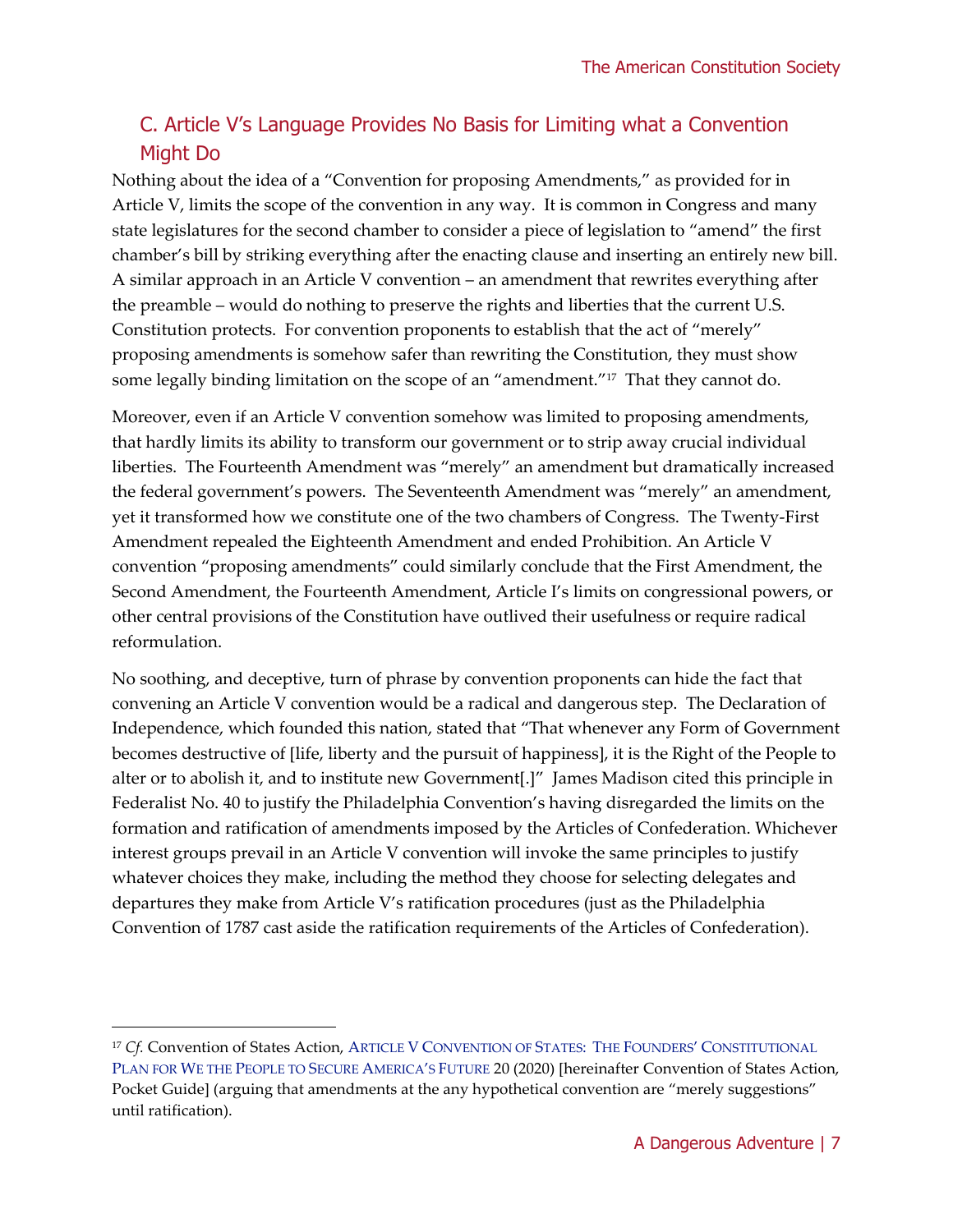## D. States' Applications for an Article V Convention Would Not Limit its Agenda or Powers

Article V empowers states to apply to Congress for it to call a convention, but nothing in Article V or any other law empowers states to condition their applications on a convention adhering to any particular agenda. This is consistent with other parts of the Constitution, which allow an official or body to act or to decline to act but not to act conditionally. Thus, for example, Congress may delegate authority to the President or refuse to delegate authority to the President, but it may not delegate authority on the condition that the President may not act if Congress votes a resolution of disapproval.<sup>18</sup> Similarly, the President may sign a spending bill or veto a spending bill, but the President may not sign the bill on the condition that specific spending items be removed at the President's discretion.<sup>19</sup>

## III. We Cannot Rely on States' Having a Restraining Role in the Ratification **Process**

Article V provides that constitutional amendments, whether proposed by Congress or by a convention, should only take effect if ratified by three-quarters of the states, either through their legislatures or in ratifying conventions. Many convention proponents argue that this provides protection against dangerous amendments that might emerge from an Article V convention. Unfortunately, this is tenuous at best.

First, we have little assurance that a convention would adhere to Article V's ratification procedures. The most directly applicable precedent – the Philadelphia Convention of 1787 – completely ignored the ratification procedures in the Articles of Confederation, the constitution in force at that time. Article XIII stated that:

the Articles of this Confederation shall be inviolably observed by every State, and the Union shall be perpetual; nor shall any alteration at any time hereafter be made in any of them; unless such alteration be agreed to in a Congress of the United States, and be afterwards confirmed by the legislatures of every State.

Rejecting this requirement of unanimity because anti-federalist sentiment in several states assured that it could not be met, the 1787 Convention declared that "The Ratification of the Conventions of nine States, shall be sufficient for the Establishment of this Constitution between the States so ratifying the Same."<sup>20</sup> Nine of the thirteen states then in the union was a mere twothirds, not even the three-quarters that Article V requires for approval of subsequent amendments. The 1787 Convention also bypassed states' elected legislatures and authorized state conventions to make the final decision on ratification.

<sup>18</sup> Immigration & Naturalization Serv, v. Chadha, 462 U.S. 919 (1983) (striking down the "legislative veto").

 $19$  Clinton v. City of New York, 524 U.S. 417 (1998) (invalidating the "line-item veto").

<sup>20</sup> U.S. Const. art. VII.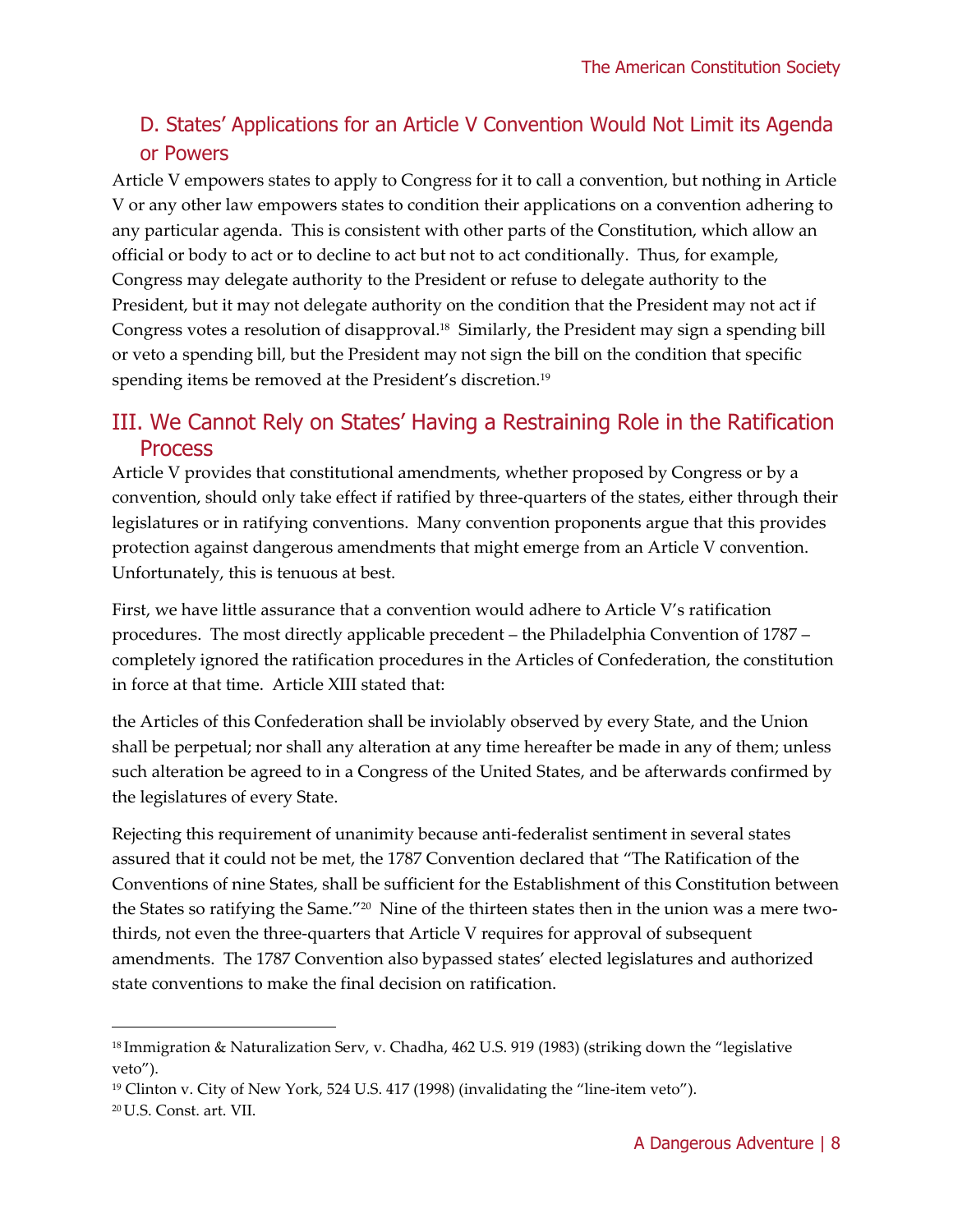The most charitable possible interpretation of the 1787 Convention's ratification rules is that it was inviting states to withdraw from the Articles of Confederation and enter into a new union, founded on the new Constitution. But that is something all states expressly gave up the power to do in the Articles of Confederation. Article VI, paragraph 2, of the Articles of Confederation stated that:

No two or more States shall enter into any treaty, confederation or alliance whatever between them, without the consent of the United States in Congress assembled, specifying accurately the purposes for which the same is to be entered into, and how long it shall continue.

Thus, without Congress's consent, the states ratifying the Constitution had no authority to make it effective among themselves. States also had surrendered their right to question Congress's authority to determine whether to authorize a new constitution. Article XIII stated that: "Every State shall abide by the determination of the United States in Congress assembled, on all questions which by this confederation are submitted to them." Nor were the states free to secede from the Articles of Confederation: as noted, Article XIII stated that "the Articles of this Confederation shall be inviolably observed by every State, and the Union shall be perpetual."

Thus, if an Article V convention writes a new constitution and declares that it will become binding on states that ratify it upon the approval of two-thirds of the states – defying Article V's ground rules – it can cite the 1787 Convention as precedent. With the country closely divided, three-quarters of the states are unlikely to support any of the constitutional changes sought by either liberal or conservative groups. Not wanting its work to go to waste, whichever faction controls the Article V convention could lower the threshold for ratification just as the Philadelphia Convention did (perhaps also imposing a higher threshold for future changes as was done in 1787).

An Article V convention also could put its product on a nationwide referendum. With the country so evenly divided, relatively modest manipulations of who gets to vote could be enough to tip the balance and permanently change our form of government. If challenged for disregarding Article V, the new scheme's proponents would argue that their ratification method is more democratic and is commonly employed in other countries and many U.S. states. Our Constitution always has valued preservation of individual liberty and prevention of tyranny more than bowing to the wishes of a transient majority, but those determined to impose their will in permanent law are unlikely to worry about such niceties.

Even if the convention chose to follow Article V's ratification procedures, that would not eliminate the threat. First, the convention could package constitutional changes into single amendments to increase their chances of ratification. Nothing in Article V requires amendments to embrace only a single subject, and several existing amendments – including the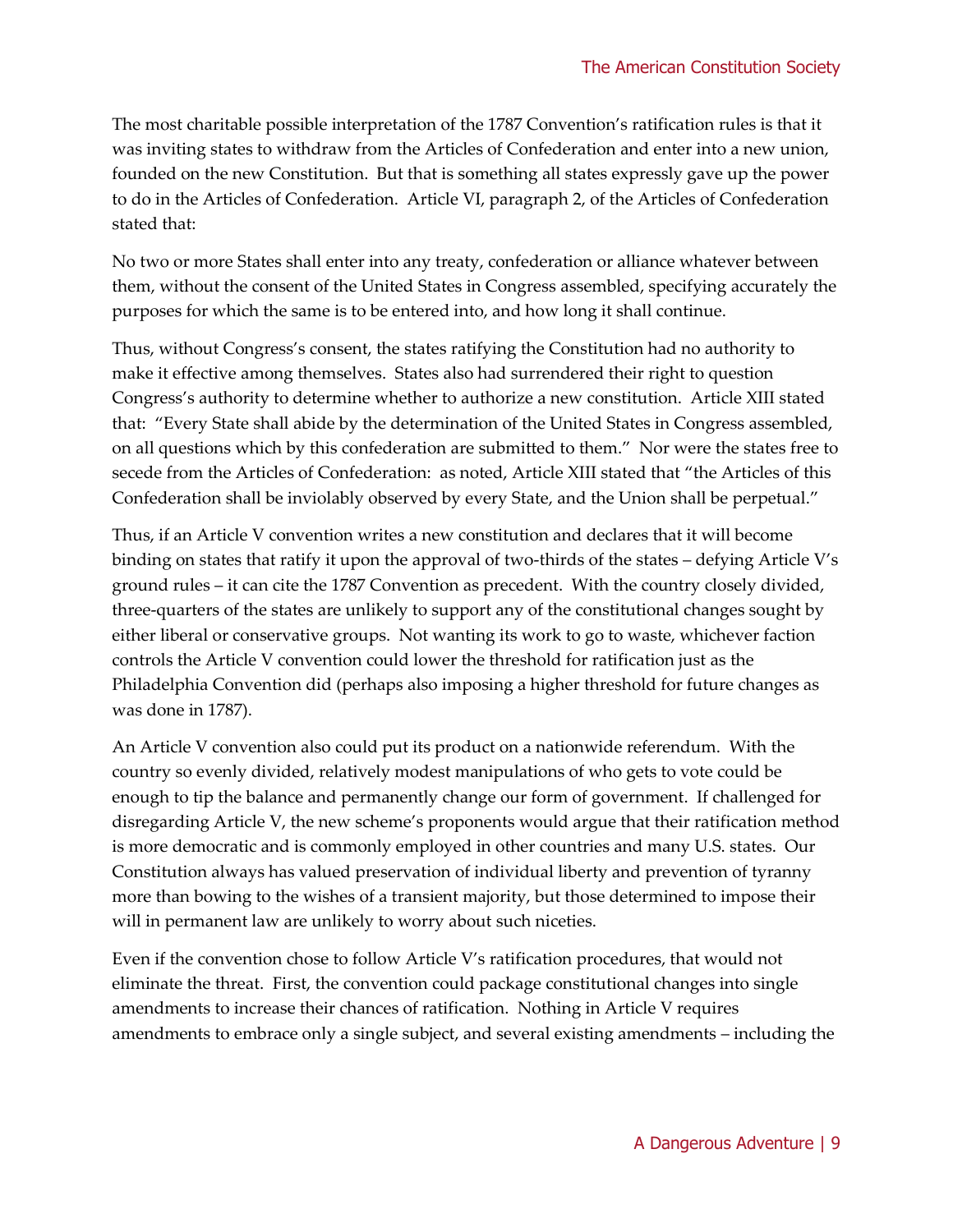First, Fifth, Sixth, Eighth and Fourteenth – combine several distinct subjects.<sup>21</sup> Some provisions might prove so attractive to some liberal or conservative groups that they would accept other, potentially troubling, constitutional changes to get them. Would an amendment combining a balanced budget requirement with an equal rights amendment for women win ratification? How about an amendment overturning *Citizens United v. FEC*<sup>22</sup> and making a national security exception to the First Amendment? Or an amendment establishing equality for same-sex couples and limiting the federal government's power to override states' regulation of election practices?

Second, even if three-quarters of the states did not ratify an amendment immediately, that amendment could linger, waiting for demographic changes in a few holdout states or a wave election to push it over the top. Article V contains no expiration date for amendments. The Twenty-Seventh Amendment (limiting congressional pay raises) was ratified in 1992, more than two centuries after it was first proposed.<sup>23</sup> Congress has included ratification deadlines for some proposed amendments, but nothing would require an Article V convention to do so. $^{\scriptscriptstyle 24}$ Also, because the Supreme Court has treated the process of amending the Constitution as a "political question" beyond the competency of the federal courts, we have no authoritative word about whether states may rescind resolutions of ratification.<sup>25</sup> If not, then an amendment could pick up the states currently disposed to favor it in the first years after the convention and then linger until politics changed in enough other states to put it over the top. It might never have the support of three-quarters of the states – or even a majority – at any one time yet still eventually become part of the Constitution when enough states had cycled through support for it at one time or another. Once a convention proposed a dangerous amendment, it could indefinitely hang like a sword over our democracy, awaiting its moment.

## IV. An Old Office of Legal Policy Memo Provides No Security Against a Runaway Convention

More than three decades ago, during the previous effort to call an Article V convention supposedly to enact a balanced budget amendment, the policy development staff in the

<sup>21</sup> U.S. Const., amend. I (freedom of speech, government treatment of religion); Id. amend. V (due process, grand jury, double jeopardy, self-incrimination, and government takings of private property); Id. amend. VI (right to a speedy trial, right to counsel, right to an impartial jury, right to confront one's accusers, venue); Id. amend. VIII (banning excessive bail and fines and prohibiting cruel and unusual punishment); Id. amend. XIV (due process of law, equal protection of the law, guaranteeing the validity of U.S. debt, defining U.S. citizenship, and many other provisions).

<sup>22</sup> Citizens United v. Fed. Election Comm'n. 558 U.S. 310 (2010) (striking down campaign finance regulation).

<sup>23</sup> Burns Lib., The George Washington Univ. L. Sch., *27*th *[Amendment Ratified May 7, 1992](https://blogs.law.gwu.edu/gwlawlibrary/2020/05/03/27th-amendment-ratified-may-7-1992-2/#.YT_A5iuSmM8)*, BURNS BRIEF LIB. BLOG (May 3, 2020).

<sup>24</sup> *See, e.g.*, U.S. CONST. amend. XVIII § 3; *Id.* amend. XX § 6; *Id.* amend. XXI § 3; *Id.* amend. XXII § 2 (all providing for a ratification deadline of seven years after submission to the states).

<sup>25</sup> Coleman v. Miller, 307 U.S. 433, 450 (1939).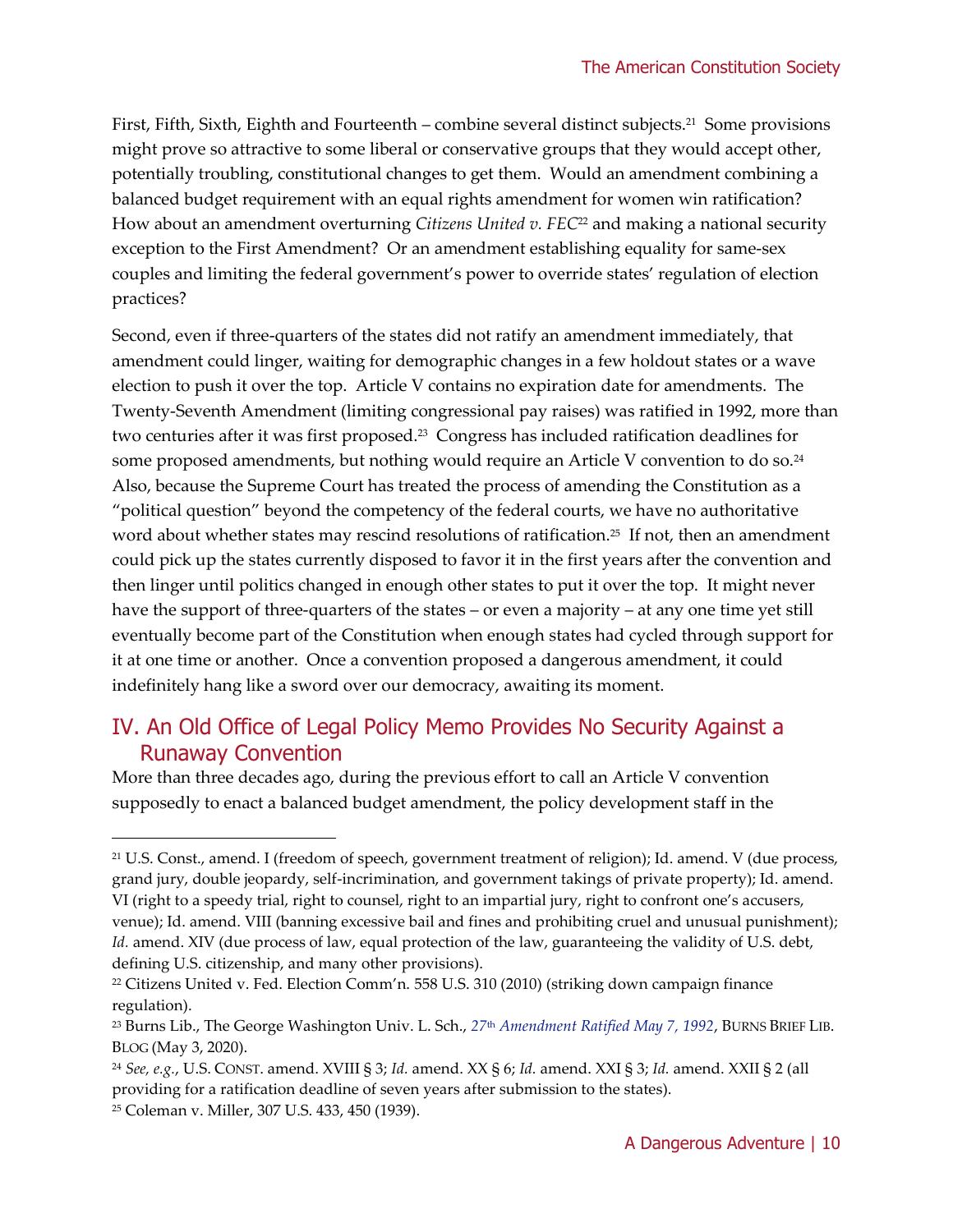Department of Justice released a memo to the attorney general asserting that a limited Article V convention was possible.<sup>26</sup>

The memo itself does not purport to be an authoritative interpretation of the Department of Justice. Instead, it seeks to "generate considerable thought on a topic … about which there are several reasonable points of view" and to be "provocative and informative."<sup>27</sup> The Office of Legal Policy is not empowered to reach authoritative interpretations for the Justice Department: it develops policy arguments for the attorney general, and in 1987 the attorney general evidently favored an Article V convention. Authoritative Justice Department analyses issue from the Office of Legal Counsel or the Solicitor General's office. Indeed, the memo contains some striking factual mistakes.<sup>28</sup>

Most fundamentally, nothing in the Constitution or other federal law gives the Justice Department any authority over an Article V convention or the process of amending the Constitution generally. We have no reason to expect that an Article V convention would take it seriously. Even if one is persuaded that it would be *desirable* for Congress to call limited purpose Article V conventions, or that doing so is consistent with Article V's purpose, function, or history, that belief provides no protection against the interest groups that dominate an Article V convention and choose to turn it to their own ends. In this era of political ruthlessness, an interest group with the opportunity to lock its priorities into permanent law is not going to be deterred because someone thinks that theorists of a "limited convention" have the better of a hard-fought intellectual dispute.<sup>29</sup> In addition, even those that agree with the memo that a limited convention is *possible* at some point in the future need not agree that the Article V convention that proponents are trying to call now will be so limited. As proponents increasingly talk about aggregating quite different state applications, they eliminate any coherent set of principles that could limit the scope of the Article V convention they seek.

<sup>26</sup> Off. of Legal Policy, U.S. Dep't of Justice, REPORT TO THE ATTORNEY GENERAL, LIMITED C[ONSTITUTIONAL](https://www.ojp.gov/pdffiles1/Digitization/115134NCJRS.pdf)  C[ONVENTIONS UNDER](https://www.ojp.gov/pdffiles1/Digitization/115134NCJRS.pdf) ARTICLE V OF THE UNITED STATES CONSTITUTION (Sept. 10, 1987). <sup>27</sup> *Id.* 

 $28$  For example, the memo states that "[n]ot only did the Articles of Confederation not provide a convention method of initiating amendments, they provided no amendment power at all." *Id.* at 34. The Articles did not provide for conventions, but Article XIII clearly lays out the amendment power, requiring a majority vote in Congress and ratification by every state's legislature.

<sup>29</sup> Liberals see evidence of conservatives' lack of seriousness about the Constitution in the events of January 6, 2021, and many Republicans' unwillingness to criticize strongly those and related efforts. Conservatives, in turn, see evidence of liberals' lack of seriousness about the Constitution in efforts to resuscitate the Equal Rights Amendment decades after friend and foe alike understood that the time for its ratification had passed. Fossil fuel interests will not pass up the opportunity to forbid important environmental protections in a new Constitution just because someone thinks that the arguments for a limited Article V convention are a bit more persuasive than those against such limits.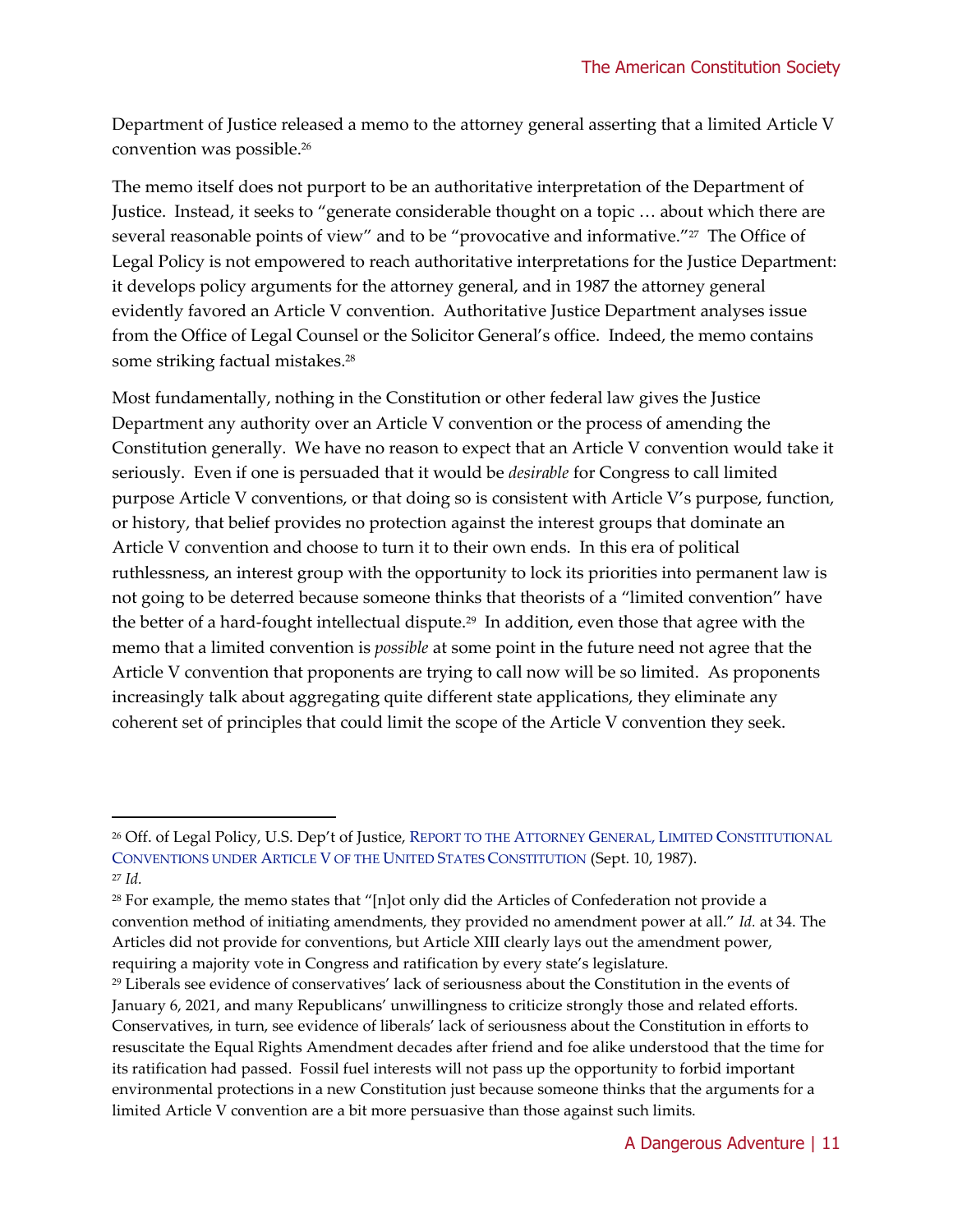## A. The Memo's Arguments that a Limited Convention is Possible Have No Foundation

#### 1. Congress and the States are Not Equals Under Article V

Not only does the memo have no legal force or even a basis for receiving deference, its arguments are not especially persuasive on the merits – certainly not enough to reliably deter a headstrong majority in an Article V convention. The memo begins with an elaborate argument that because Congress can propose a limited set of amendments, so can states.<sup>30</sup> It implies this result from the principle that Article V's two methods of proposing amendments (a 2/3 vote of Congress or through constitutional convention called by Congress in response to applications from 2/3 of the states) should be treated equally. Leaving aside the fact that Article V nowhere decrees this equality, this argument confounds the states with the Article V convention. Article V does not empower states to propose amendments to the Constitution: it empowers states to apply to Congress for a convention. The convention that Congress calls, then, is the body that could claim parity with Congress. Either Congress or an Article V convention may propose anything from narrow, surgical amendments to a sweeping rewrite of the entire document.

No one doubts that an Article V convention *can* limit itself; the danger of a runaway springs from the absence of any legal authority requiring that a convention *must* limit itself. Indeed, the memo's principle of equality would vest the convention with the same breadth of authority that Congress enjoys. States may not limit the scope of amendments that Congress may propose even though Congress is composed entirely of Members chosen within each state. Similarly, states may not limit the scope of amendments that an Article V convention may propose even if Congress chooses to have that convention consist entirely of delegates who live in each of the states. The memo acknowledges that this point has been made by towering constitutional scholars Alexander Bickel, Charles Black, Walter Dellinger, and Gerald Gunther but dismisses them as "confus[ed]."<sup>31</sup> The interest groups dominating an Article V convention would surely feel that Professors Bickel, Black, Dellinger and Gunther provide them more than enough cover to justify expanding the convention's work beyond its nominal purposes.

The memo also acknowledges that these scholars make the "constitutional[ly] plausib[le]" argument that allowing states to limit an Article V convention's scope would prevent the convention from acting as a check on abuses the states themselves might come to commit.<sup>32</sup> The memo rejects this view based on its inference from 1787 debates on Article V that it believes fail to show that the Framers intended a convention to serve that purpose.<sup>33</sup> In none of this does the memo even attempt to ground its position in the language of Article V. Its attempt to derive a definitive answer from the deliberations of the Philadelphia Convention are undermined by

<sup>30</sup> OFF. OF LEGAL POLICY, *supra* note 26, at 5–14.

<sup>31</sup> *Id.* at 14–16.

<sup>32</sup> *Id.* at 16.

<sup>33</sup> *Id.* at 16–18.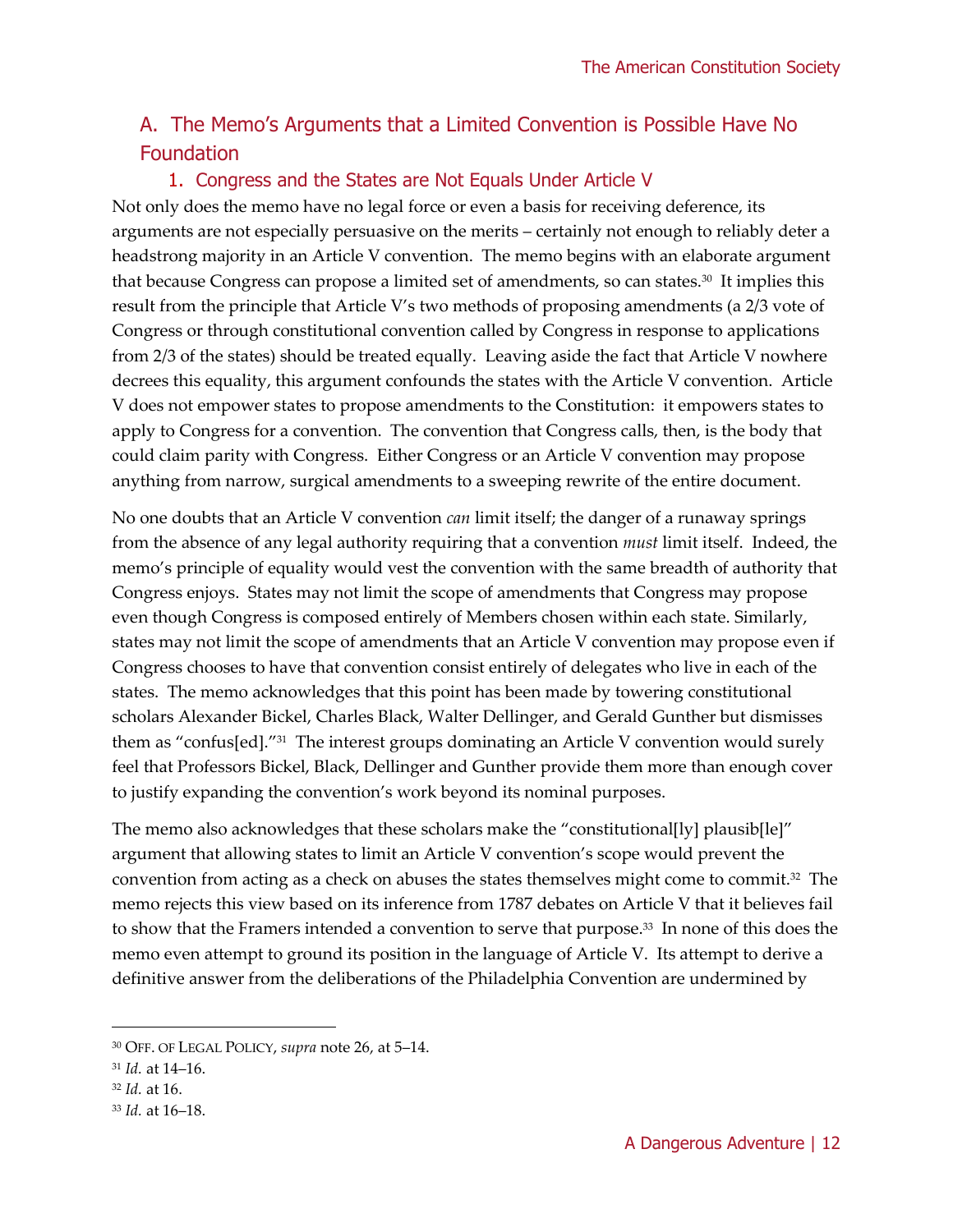Article V's lack of a clear, linear path to its final form and the absence of any meaningful discussion of this issue. The Framers provided a means of initiating constitutional change that did not require overwhelming agreement within both chambers of Congress; the idea that the several states, rather than the convention, must somehow be able to able to exercise their power to apply for a convention in a way parallel to the way Congress proposes particular amendments is not fairly derivable from the constitutional text or the historical record.

#### 2. Article V Contains No Supermajority Requirement

The memo next argues that Article V should be understood as limiting constitutional amendments to situations in which a broad, supermajority consensus exists for a particular change. From that premise, the memo argues that a convention limited to an issue that excited two-thirds of the states' legislatures is the best way to ensure that.<sup>34</sup> Here again, the best thing that can be said for the argument is that it makes a plausible case for why a limited convention would be *desirable*; this provides no security against a runaway convention absent clear law making one *mandatory*. The faction dominating a convention will not turn back from enshrining its preferences in the Constitution because some Justice Department lawyers decades ago found a limited convention appealing. And here again the memo acknowledges that Constitutional Law giants Charles Black, Walter Dellinger, and Gerald Gunther make a strong textual argument to the contrary<sup>35</sup> – positions sure to be cited by dominant interest groups as they expand an Article V convention's scope to meet their desires.

Also, taking this argument seriously would invalidate many of the state applications for an Article V convention to promulgate a balanced budget amendment. Article V convention proponents claim to have active applications from twenty-seven states, but seven of these applications date from the 1970s.<sup>36</sup> What legislators in these states thought almost half a century ago has no bearing on whether a supermajority exists today. Some of today's most conservative states were among the most liberal half a century ago, and vice versa. Proponents of an Article V convention can hardly invoke the principle of supermajority consensus to argue that a limited convention will occur and then ignore the supermajority principle by cobbling together state applications enacted generations apart.

#### 3. There is No Precedent for a Limited Article V Convention

Finally, and most implausibly, the memo insists that Congress and various other officials long have interpreted Article V as providing for limited conventions.<sup>37</sup> The obvious problem with

<sup>34</sup> *Id.* at 20–23.

<sup>35</sup> *Id.* at 24, 26–27.

<sup>36</sup> These states are Arkansas, Iowa, Kansas, Mississippi, Nebraska, North Carolina, and Pennsylvania. Two more states, New Hampshire and Ohio, voted their most recent Article V applications more than seven years ago. *Seven [States to a Balanced Budget Amendment,](http://bba4usa.org/)* BBA TASK FORCE (last visited Sept. 30, 2021). The Eighteenth, Twentieth, Twenty-First, and Twenty-Second Amendments, arguably reflecting the principle of simultaneous consensus, set seven-year deadlines for their ratifications to be effective. <sup>37</sup> OFF. OF LEGAL POLICY, *supra* note 26, at 28–31.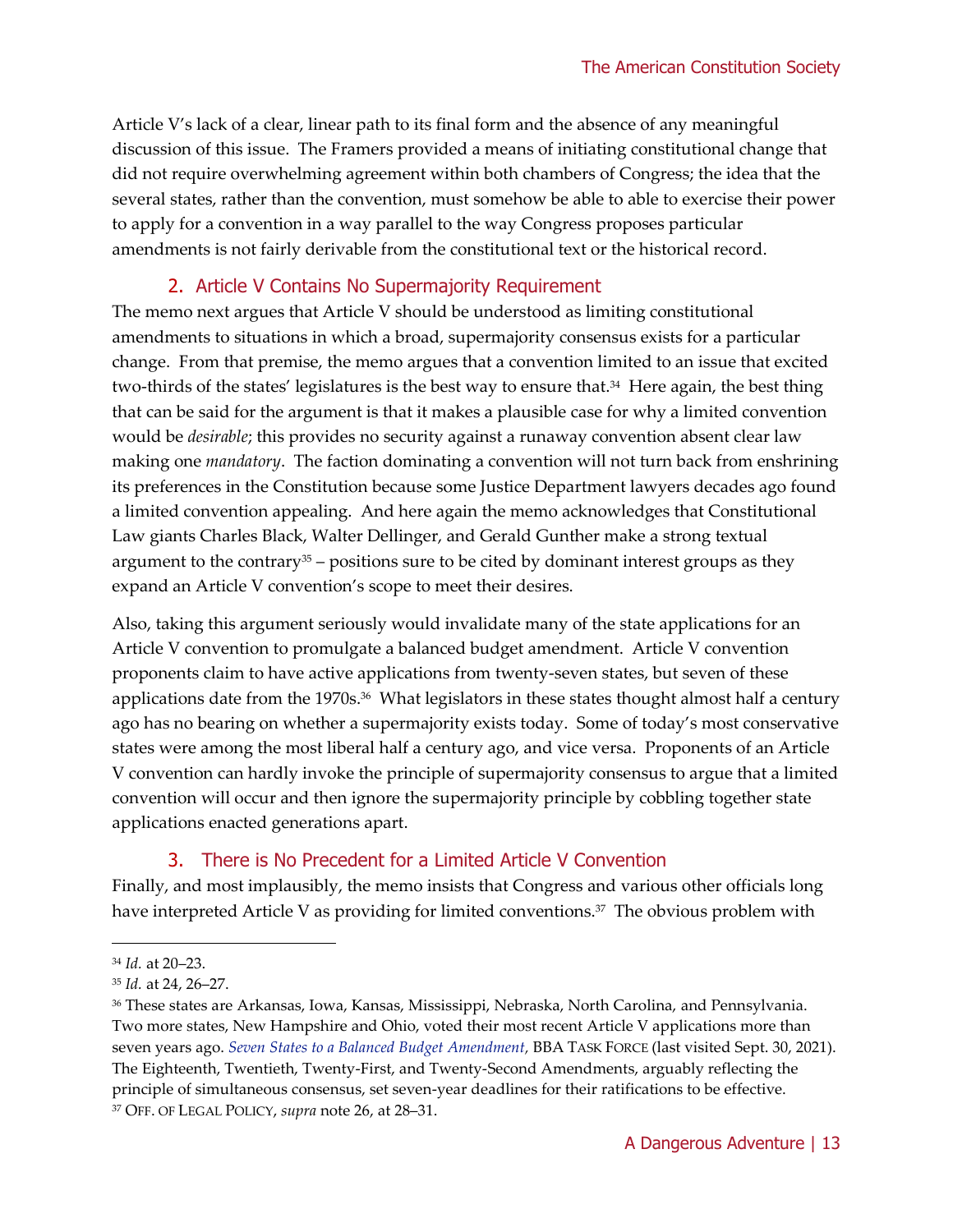this claim is that no Article V conventions, limited or otherwise, have been held. Particular politicians here and there no doubt have expressed opinions about limited conventions, but Congress has never acted to call one – much less seen whether the resulting convention would obey the purported limitations. Discussion of a legal issue that does not drive an actual decision with real-world consequences is referred to in law as obiter dicta. The colloquial translation would be "talk is cheap." Federal courts treat only actions taken that had real-world consequences as precedent because expressions of abstract legal opinion are too often rendered carelessly, even disingenuously, and without the benefit of focused legal arguments by representatives of interested parties. Similarly, what politicians say about the abstract idea of an Article V convention means little, and as Congress has never called such a convention, we have no interpretations of the scope of such a convention that had real consequences.

### B. The Memo's Arguments that Someone Might Enforce Asserted Limits on a Convention's Agenda are Wishful Thinking

Even if the agenda of some Article V convention might be limited in theory, this fact would provide no practical protection to our basic liberties unless someone had the power to enforce those limits. Recognizing this, the memo includes a final section asserting that, if it was determined that a limited Article V convention was in order, someone could actually enforce those limitations. Alas, it has little more to offer than wishful thinking.

#### 1. Congress is Unlikely to Impose Limits

The memo starts by speculating that state legislatures would refuse to ratify amendments proposed by a convention that disregarded its limits. However plausible that might have been in the 1980s, today it is difficult to imagine a legislature refusing to ratify an amendment it favors on the merits based on a procedural objection – and one that surely would be heavily contested at that. Plenty of liberals and plenty of conservatives in today's politics have proven willing to overlook procedural niceties to achieve their agendas.

The memo then suggests that Congress could invoke the Necessary and Proper Clause to legislate restrictions on an Article V convention that it called.<sup>38</sup> The notion that Congress could control a convention is notably at odds with the principle (which the memo elsewhere endorses) that the convention method was intended specifically to disempower a Congress in which the People may have lost confidence. Moreover, as the memo notes, even during less polarized times, Congress repeatedly rejected proposed legislation to set rules for an Article V convention.<sup>39</sup> And whatever might have happened in the 1980s – a time when the U.S. Senate was able to confirm Justice Antonin Scalia to the Supreme Court by a 98-0 vote – today it is inconceivable that a congressional majority, having called an Article V convention that it expects to advance its agenda, would then act to constrain delegates' ability to do so. Finally, and most crucially, even assuming that Congress wanted to impose rules and that it accepted

<sup>38</sup> *Id.* at 35.

<sup>39</sup> *Id.* at 36–38, 40.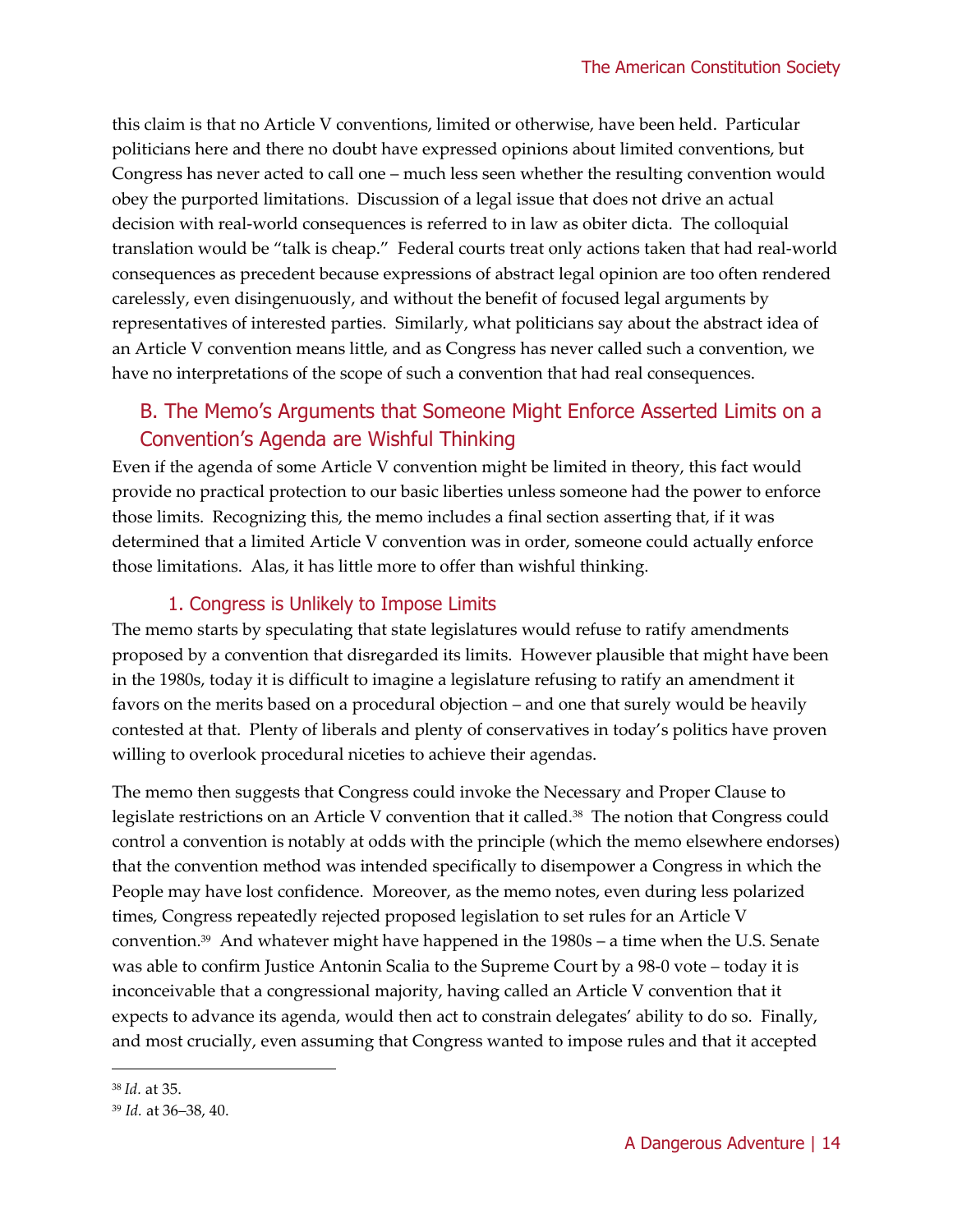the memo's aggressive reading, the convention would have little reason to defer to Congress on the scope of its agenda.

#### 2. Supreme Court Precedent Suggests the Courts Will Not Enforce Limits

Next, the memo asserts that the federal courts could somehow police an Article V convention. It admits that this is precluded by the Supreme Court's decision in *Coleman v. Miller*, <sup>40</sup> but insists that "[t]he rationale of *Coleman*, while widely cited, is not accepted by anyone as an adequate resolution of the question of judicial review."<sup>41</sup> Needless to say, the mere hope that the Supreme Court will overrule a longstanding precedent that it has not even criticized is a very thin reed on which to rest the preservation of our basic constitutional rights against a runaway convention. Given the lack of textual support in Article V for any limitations on a convention's scope and the subjectivity of any judgment about whether a particular amendment is or is not within any limitations if there were any, it is farfetched to think the current Supreme Court giving serious thought to intervening.

#### 3. Delegate Self-Restraint is a Doubtful Limit

Finally, the memo makes a half-hearted argument that the delegates to an Article V convention would restrain themselves from going beyond limits on its agenda.<sup>42</sup> It is difficult to imagine a principle more completely at odds with the Framers' thinking than the claim that powerful officials may be counted upon to restrain themselves. And because convention delegate is a one-time, non-recurring position, no delegate need worry about re-election or reappointment. Even if they did, today's political environment is overrun with examples of officials whose political support grows after they trample over procedural norms to pursue agendas espoused by their bases.

#### C. The Memo Misunderstands the Nature of our Constitution

For all the memo's citations to particular events around this nation's founding, the memo misses the broad principles that animated the Framers' drafting of the Constitution. As James Madison famously acknowledged in Federalist No. 10, no system can ensure that a narrow, selfinterested faction does not attain dominance at some time. The Constitution's intricate system of checks and balances seeks to limit how much lasting damage such a faction can do while it holds power. When the Framers sought to impose checks and balances, however, they wrote those constraints into the text of the Constitution. The memo's implausible premise is that the Framers intended subject-matter limitations to check the powers of an Article V convention – a body with far more potential for lasting mischief than any of the three on-going branches of government – but left not even a hint of this in the Constitution's text.

<sup>40</sup> Coleman v. Miller 307 U.S. 433, 450 (1939) (holding that Congress has absolute control over the process of amending the Constitution).

<sup>41</sup> OFF. OF LEGAL POLICY, *supra* note 26, at 44.

<sup>42</sup> *Id.* at 48–49.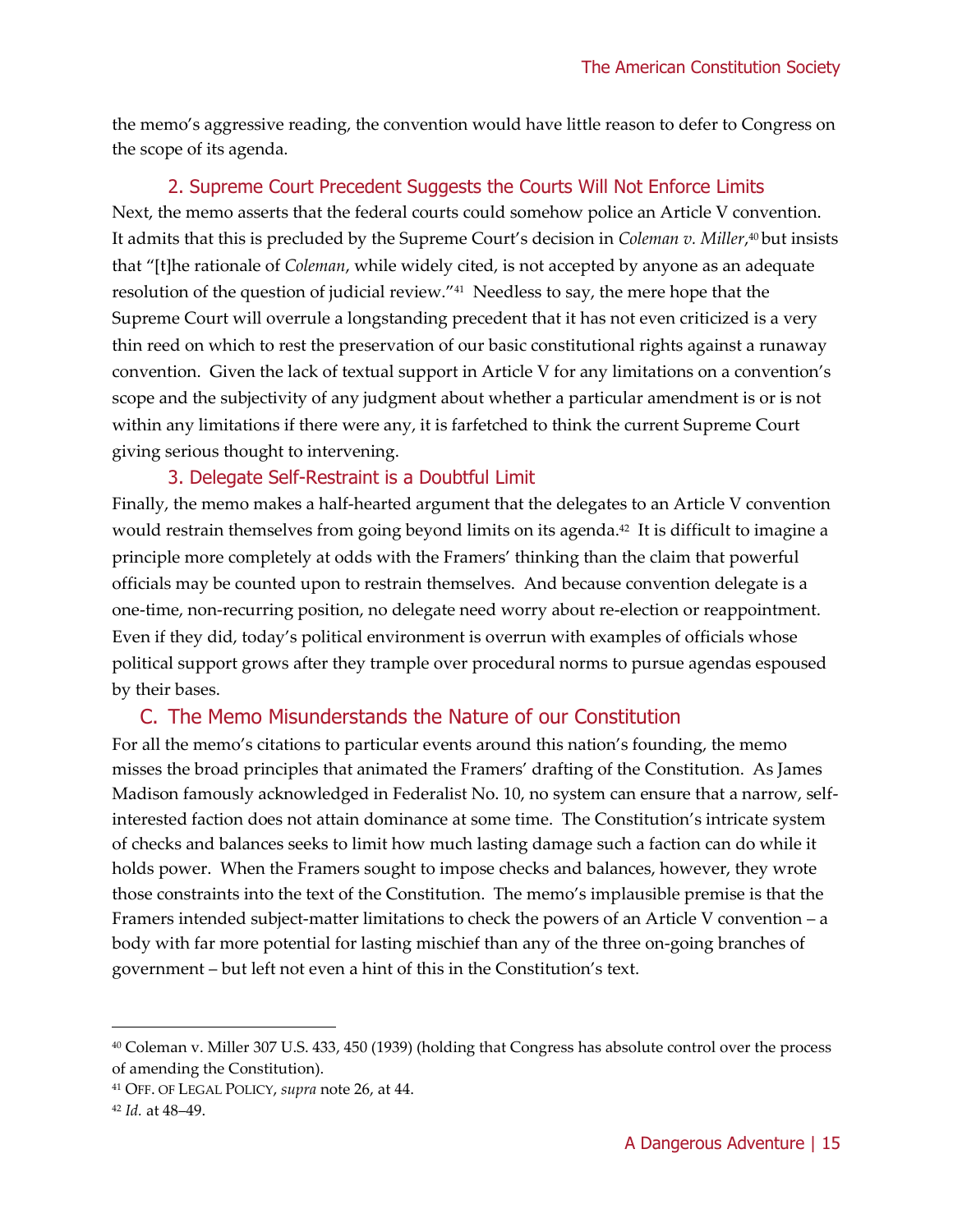V. Desperate Times Call for Desperate Measures: The Aggregation Strategy

For many years, groups affiliated with the American Legislative Exchange Council (ALEC) claimed that the scope of the convention they have sought would be limited by the language of states' resolutions asking Congress to call such a convention.<sup>43</sup> They claimed that this followed from the principle that all applications must address the same subject if they are to be aggregated together.<sup>44</sup> The assertion that the subject of states' applications would limit the scope of an Article V convention was wholly without support: nothing in Article V or any other law gives any effect to limits in states' applications.<sup>45</sup> Now, however, convention proponents have abandoned any serious pretense that they believe that claim because they are seeking to aggregate their applications with ones passed over a century ago to address entirely unrelated problems.<sup>46</sup> They have had to adopt this position because their efforts to add new states have largely stalled, and five states that passed Article V applications decades ago – Colorado, Delaware, Maryland, Nevada, and New Mexico – have rescinded those old resolutions.<sup>47</sup>

A. Convention Advocates' Efforts to Count States that Reject their Proposals With little prospect of actually persuading 34 states to roll the dice on an Article V convention, proponents have shifted toward counting states that have rejected their proposals. Most

MARK MECKLER: No, ma'am. Different resolutions are not aggregable."

Neb. Comm. on Military & Veterans' Affairs, [Hearing on LR7 & LB151,](https://www.nebraskalegislature.gov/FloorDocs/106/PDF/Transcripts/Government/2019-02-01.pdf) 106th Legislature (2019) (oral testimony of Mark Meckler, President, Convention of the States Project). Similarly, "[i]n order for the applications to be aggregated (counted together towards the 34-state threshold), they must all cover the same topic or set of topics for a Convention." Convention of States Action, Pocket Guide, supra note 17, at 19.

<sup>45</sup> ALEC's handbook purports to rely upon "existing case law" without citing any. natelson, supra note 2 at 12. As no Article V convention has ever been called, the courts obviously have had no occasion to consider or rule on any of these questions.

<sup>46</sup> Even before their recent turnaround, convention proponents often caveated their claims about a limited Article V convention to provide cover for expanding its agenda. See id. at 12 (warning against "attempting to restrict unduly the convention's deliberative freedom."). ALEC does not identify any limits on this "deliberative freedom" that would stop an Article V convention from making whatever changes its dominant factor desires.

<sup>43</sup> For example, ALEC's primary publication promoting an Article V convention insists that "applications may limit a convention to one or more subjects." Natelson, supra note 2, at 12; Convention of States Action, Pocket Guide, supra note 17, at 23 (insisting that "there is absolutely no precedent for a 'runaway convention'" while failing to note that there is no precedent for any Article V convention, runaway or otherwise).

<sup>44</sup> For example, Mark Meckler, President of the Convention of the States Project, told the Nebraska Legislature in 2019 that, to reach the constitutional threshold of 34 states, all applications must address the same subject:

<sup>&</sup>quot;HUNT: For the record, do you agree that resolutions that are different, that address different specific issues or whatever, that we could combine them to reach a convention of states?

<sup>47</sup> [H.J.Res. 21-1006,](https://leg.colorado.gov/bills/hjr21-1006) 73rd Gen. Assemb., First Reg. Sess. (Colo. 2021); H.J.Res. 2/S.J.Res. 2, (Md. 2017); S.J.Res. 10, 79th Sess. (Nev. 2017); H.J.Res. 10, 2017 Reg. Sess. (N.M. 2017); H.Con.Res. 60, 148th Gen. Assemb. (Del. 2016).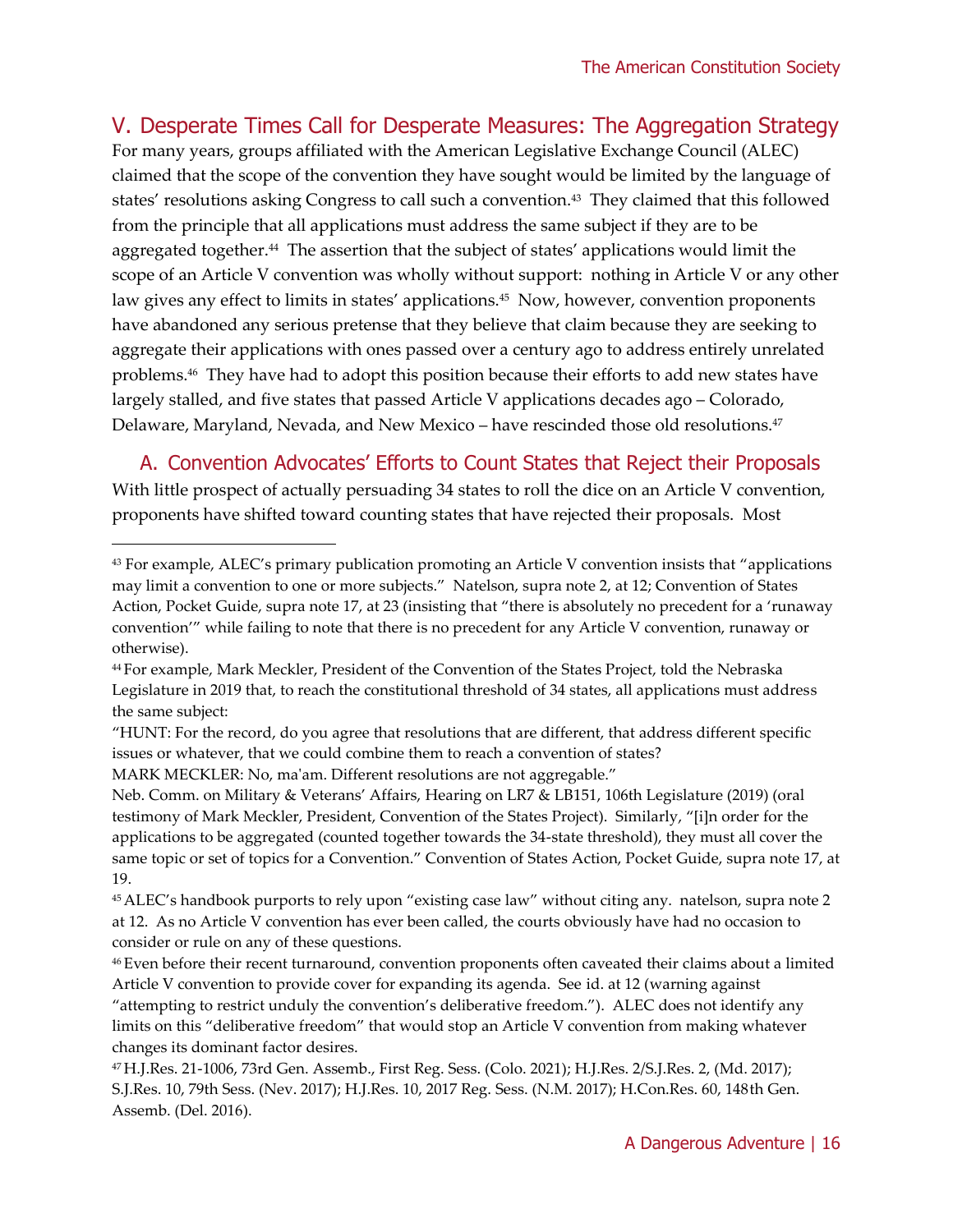dramatically, in 2018, former professor Rob Natelson, whose legal analysis several groups frequently cite, published a paper arguing that convention proponents could get to thirty-four states by counting recent applications together with those that six other states voted more than a century ago on specific topics unrelated to the current proposals, and in all cases, now moot.<sup>48</sup> Proponents are increasingly embracing this strategy. For New York, they count a resolution passed in 1789 asking Congress to call an Article V convention to promulgate a Bill of Rights.<sup>49</sup> Once a Bill of Rights was adopted a few years later, the desires stated in this application were satisfied; no one has regarded it as a live application in more than two centuries. For Illinois,<sup>50</sup> Kentucky,<sup>51</sup> and New Jersey,<sup>52</sup> convention proponents count applications indicating a willingness to hold an Article V convention if doing so would avoid the Civil War over slavery. Contrary to the proponents, none of these applications expresses a general interest in an Article V convention at any time and for any purpose: by their very terms, these applications may be aggregated only with other contemporaneous applications seeking to prevent the Civil War. Once the southern states' secession was complete and the Civil War was underway, these

<sup>51</sup> Kentucky's application clearly was limited to disputes over slavery: "Whereas the people of some States feel themselves deeply aggrieved by the policy and measures which have been adopted by the people of some other States; and whereas an amendment of the Constitution of the United States is deemed indispensably necessary to secure them against similar grievances in the future…." It goes on to recommend a package of constitutional amendments proposed by Kentucky Senator John Crittenden that would have prohibited any future attempt to abolish slavery. William Russell Pullen, The Application Clause of the Amending Provision of the Constitution 79–80 (1951) (unpublished Ph.D. dissertation, University of North Carolina Chapel Hill) (on file with the University of North Carolina Chapel Hill). <sup>52</sup> New Jersey's application also states that its sole purpose is to avert the Civil War by adopting the Crittenden Compromise. It states that "as the Union of these States is in imminent danger unless the remedies before suggested be speedily adopted, then, as a last resort, the State of New Jersey hereby makes application, according to the terms of the Constitution, of the Congress of the United States, to call a convention (of the States) to propose amendments to said Constitution." Joint Resolution on the State of the Union passed by the Legislature of New Jersey, Cong. Globe, 36th Cong., 2d Sess. 680 (Feb. 1, 1861).

<sup>48</sup> Robert Natelson, [Counting to Two Thirds: How Close Are We to a Convention for Proposing](https://fedsoc.org/commentary/publications/counting-to-two-thirds-how-close-are-we-to-a-convention-for-proposing-amendments-to-the-constitution)  [Amendments to the Constitution?](https://fedsoc.org/commentary/publications/counting-to-two-thirds-how-close-are-we-to-a-convention-for-proposing-amendments-to-the-constitution), Federalist Soc. (May 9, 2018).

<sup>&</sup>lt;sup>49</sup> New York's resolution declares that the state only ratified the new Constitution on the promise that a Bill of Rights would soon be added and asks that the federal government not exercise its new powers until that is done. Resolution of February 7, 1789, 1 Am. state papers 7 (1789) (Joseph Gales ed., 1834). <sup>50</sup> Illinois's application makes clear that it is agreeing to an Article V convention only if that would avert the Civil War. It declares that "the people of the State of Illinois do not desire any change in our Federal constitution" but says that if any of the states threatening secession wishes to have an Article V convention to find a way of avoiding the Civil War, Illinois will concur. 1861 Ill. Laws 281-82 (Mar. 14, 1861).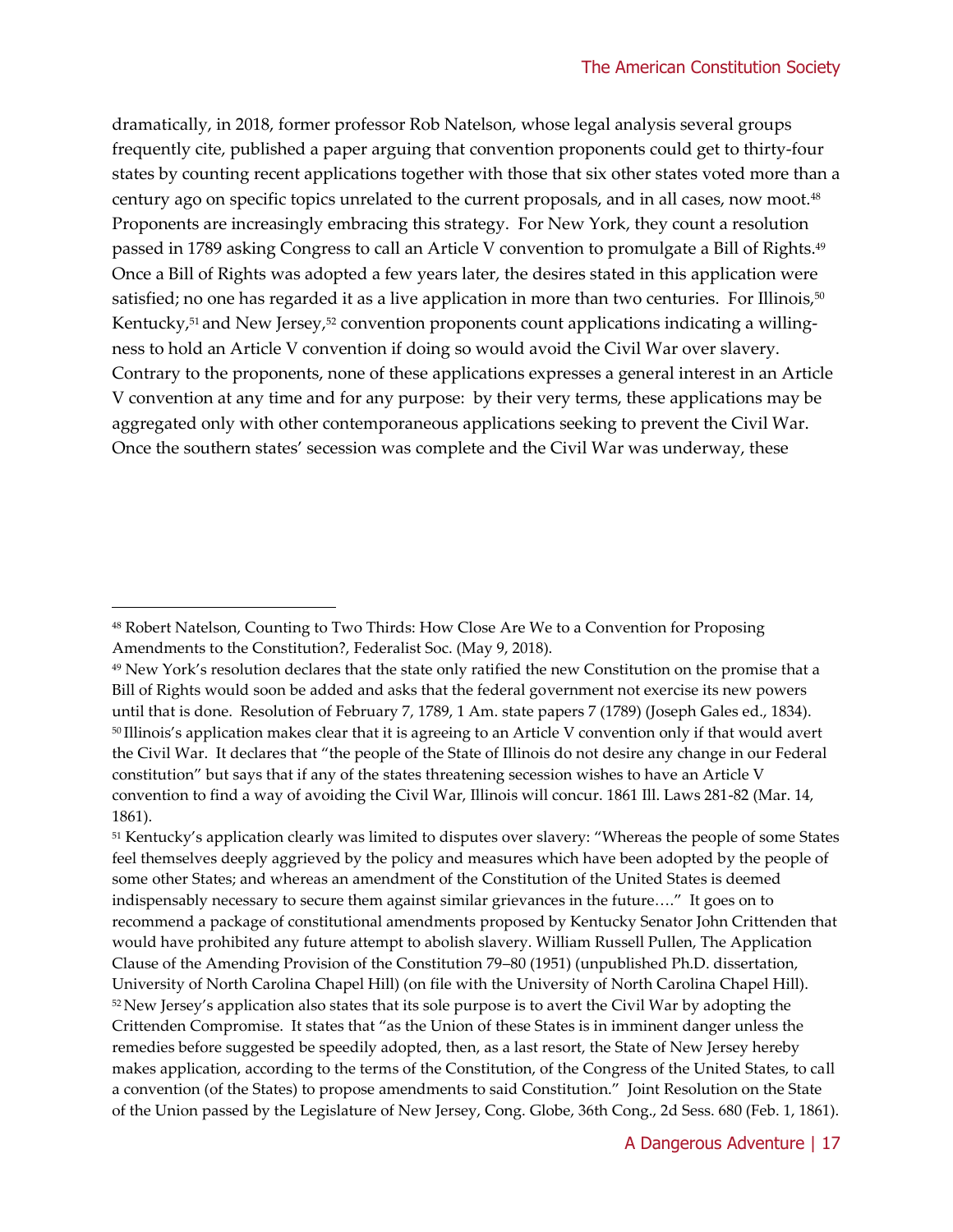applications, too, ceased to be active. Finally, for Oregon<sup>53</sup> and Washington,<sup>54</sup> convention proponents count applications passed in 1901 to seek the popular election of U.S. senators, a goal achieved twelve years later with the ratification of the Seventeenth Amendment. Not one of these applications has anything to do with the espoused goals of today's convention proponents: a balanced budget amendment, congressional term limits, or limiting federal powers. Five of the six states have consistently rejected proposals to apply for an Article V convention to propose a balanced budget amendment, $55$  and the sixth – Oregon – rescinded its Article V application for a convention to propose such an amendment in 1999.<sup>56</sup>

Nonetheless, aggregating unrelated state applications increasingly appears to be the convention advocates' strategy. In 2020, a former Convention of the States Project (CoSP) operative wrote that the Article V convention "movement overall has slowed to such an extent that realistically, the current disjointed strategy to convene [an Article V convention] may be 'a bridge too far."<sup>57</sup> He concluded that "not much will improve during year 2020 and beyond" and that rescissions could put an Article V convention even farther out of reach.<sup>58</sup> His response was to argue that pro-convention groups should unite to ask Congress to call a plenary Article V convention that would not purport to have any limits on the subject-matter of amendments it might propose. This would disregard the ardent promises convention proponents have been making for years to supporters that any convention would be limited to one narrow topic and that no runaway convention would be possible.

Former Wisconsin Governor Scott Walker in 2020 proposed that states file federal court actions for a writ of mandamus to force Congress to call an Article V convention.<sup>59</sup> To justify his assertion that thirty-four states had applied for an Article V convention, Gov. Walker invoked

<sup>53</sup>Oregon's application recites that "Oregon in common with many of the other states has asked congress to adopt an amendment to the Constitution of the United States providing for the election of United States Senators by direct vote of the people" but complains that the U.S. Senate has repeatedly refused to support such an amendment. It seeks such a convention "urgently," which surely cannot mean a convention more than 120 years later. H.J. Res. 4, 1901 Or. Laws 477–78 (Jan. 25, 1901).

<sup>&</sup>lt;sup>54</sup> Alone among the six applications that convention proponents characterize as "generic," Washington's application does not make explicit reference to any substantive agenda for the Article V convention it proposes. H.B. 90, 1901 Wash. Laws 333 (Mar. 12, 1901).

<sup>55</sup> See, e.g., S.J. Res. 56 (Ky. 2021) (failed resolution following Convention of States Project model); H.J. Mem. 4001/S.J. Mem. 8000 (Wash. 2021) (same).

<sup>56</sup> S.J. Mem. 9, 70th Or. Leg. Assemb., Reg. Sess. (Or. 1999).

<sup>57</sup> Paul Gardiner, [A New Strategy for the Article V Convention of States Movement,](https://huntforliberty.com/a-convention-strategy/#_edn6) Hunt for Liberty (Feb. 13, 2020).

<sup>58</sup> Id.

<sup>59</sup> Am. Leg. Exch. Council[, Four Paths to A State-Drafted Voter-Ratified U.S. Balanced Budget](https://www.alec.org/article/four-paths-to-a-state-drafted-voter-ratified-u-s-balance-budget-amendment-bba/)  [Amendment](https://www.alec.org/article/four-paths-to-a-state-drafted-voter-ratified-u-s-balance-budget-amendment-bba/) youtube (July 23, 2020); see David A. Super, [Gov. Scott Walker's Proposed Mandamus to](https://balkin.blogspot.com/2020/07/gov-scott-walkers-proposed-mandamus-to.html)  [Compel Congress to Call an Article V Convention,](https://balkin.blogspot.com/2020/07/gov-scott-walkers-proposed-mandamus-to.html) Balkanization (July 31, 2020) (exploring implications of Gov. Walker's plan).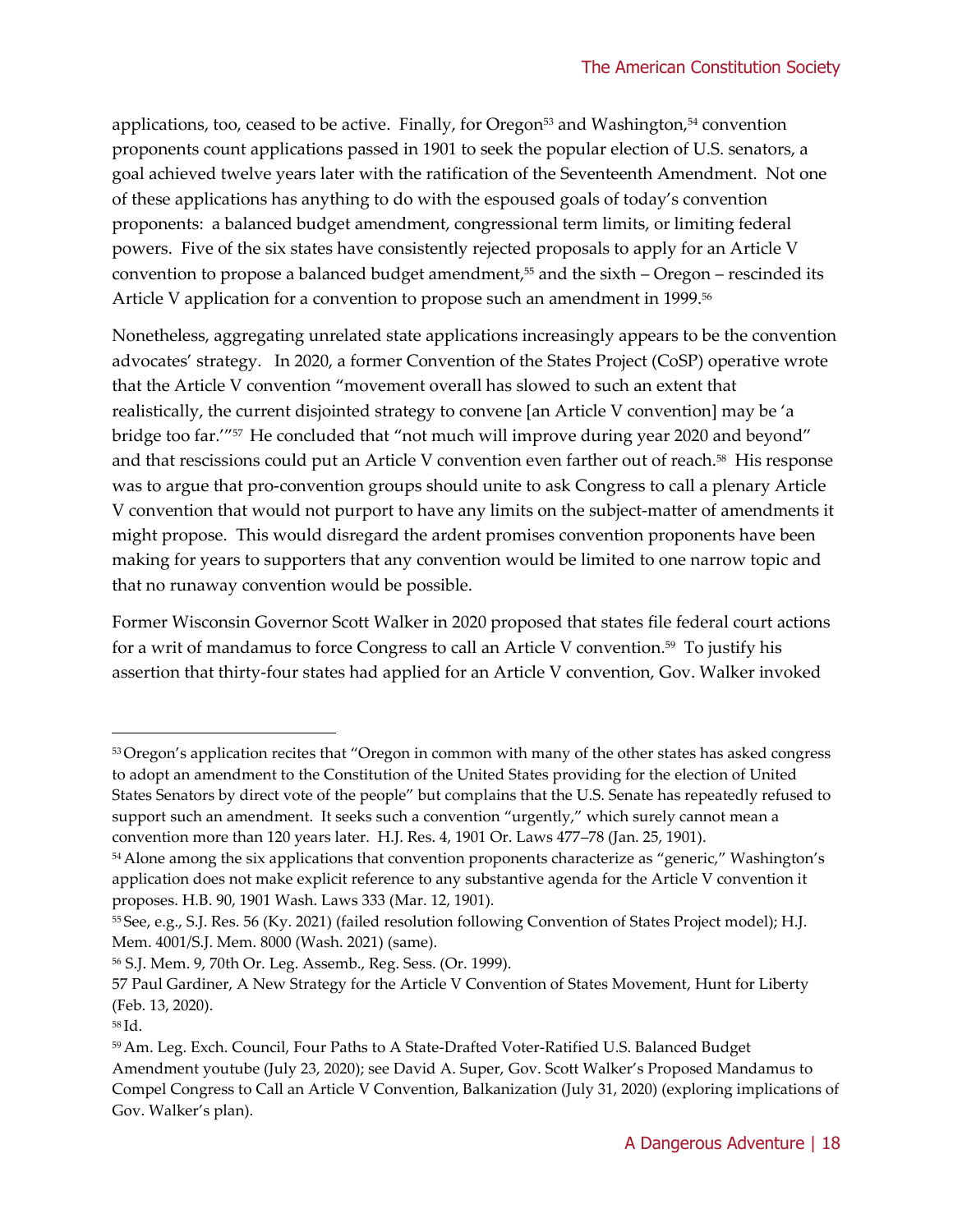Natelson's idea of counting six states' applications submitted over a century ago for wholly different purposes and now entirely moot.

Other pro-convention groups are embracing similar theories in light of their failure to convince states on the merits. U.S. Term Limits has persuaded only four states to pass its Article V application yet lists twelve other states as counting toward the goal of thirty-four. $^{60}$  These states have passed the much more sweeping CoSP application, which would broaden an Article V convention's agenda far beyond term limits into some areas that term limits supporters might oppose. Because the CoSP application's stated goals include "limiting the power and jurisdiction of the federal government,"<sup>61</sup> it could justify amendments to curtail federal enforcement of any of the individual liberties in the Bill of Rights.

Beyond that, U.S. Term Limits' website until recently described twelve other states as having "passed a plenary (inclusive) application that can be combined (aggregated) with those of other states towards a Term Limits Convention under Article V of the U.S. Constitution."<sup>62</sup> None of these states have ever passed an application indicating a desire to impose federal term limits. Instead, this is a more aggressive version of Natelson's idea of counting Article V applications passed in response to political crises occurring over a century ago. U.S. Term Limits does not explain why four states' preference for an Article V convention confined to term limits should prevail over the preferences of the far greater number of other states it claims seek a convention with a broader agenda.

One of the groups seeking an Article V convention to promulgate a balanced budget amendment has gone so far as to publish a list claiming already to have thirty-four states – counting six based on applications from more than a century ago that have nothing to do with the federal budget (as well as Colorado, which has rescinded all its convention applications). $^{63}$ 

To bring about their desired result, proponents of an Article V convention are working to elect Members of Congress who will implement their aggregation strategies and disregard states'

<sup>60</sup> U.S. Term Limits, *[Term Limits Convention Progress Map](https://www.termlimits.com/progress/)*, U.S. TERM LIMITS (last visited Sept. 13, 2021).

<sup>61</sup> CONVENTION OF STATES ACTION, POCKET GUIDE, *supra* note 17, at 19.

 $62$  Its progress map has recently been changed to delete these claims for the twelve states in question but not to put anything in their place (leaving its description of these states' status blank). By contrast, states such as California it designates as "not passed." U.S. Term Limits still has a statement asserting that New York's 1789 application seeking a bill of rights counts toward their goal of an Article V convention on term limits. U.S. Term Limits, *[NY Article 5 Application Status: Inclusive](https://www.termlimits.com/article-v/new-york/)*, U.S. TERM LIMITS (last visited Sept. 3, 2021). The twelve states U.S. Term Limits apparently seeks to add to those actually endorsing its proposal include four states that applied for an Article V convention to avert the Civil War (Illinois, Kentucky, New Jersey, and Ohio), seven states that applied for an Article V convention to bring about direct election of U.S. senators (Iowa, Kansas, Nebraska, North Carolina, Oregon, Washington, and Wisconsin), and New York's 1789 application seeking an Article V convention to write a Bill of Rights.  $63$  Colorado rescinded its application in April 2021. H.J. [Res. 21-1006,](https://leg.colorado.gov/bills/hjr21-1006) 73<sup>rd</sup> Gen. Assemb., First Reg. Sess. (Colo. 2021).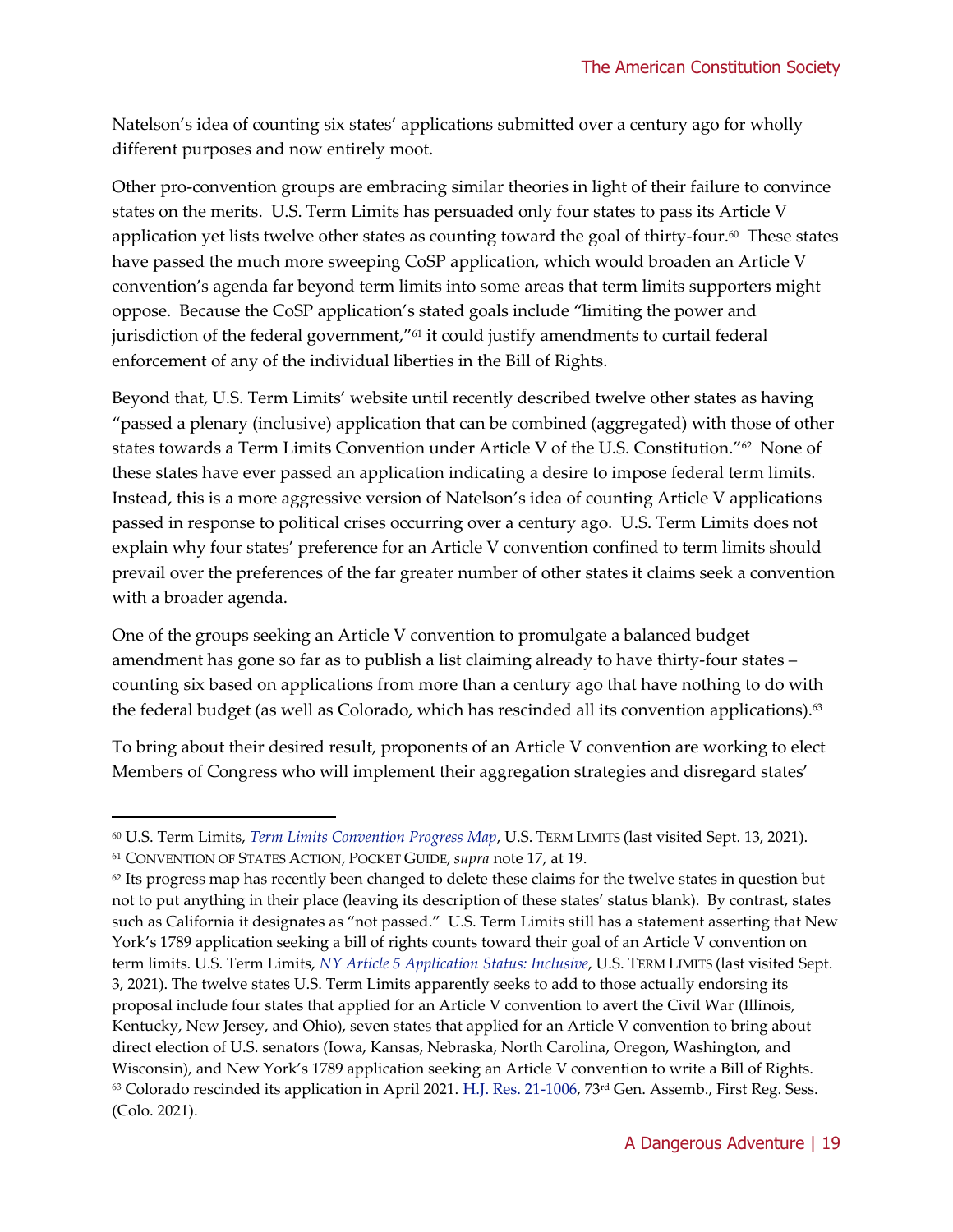considered choices not to support the current campaigns to hold a convention. Because no court or other body has the authority to override Congress's determination of the number of applications it has received, if enough Members are willing to act dishonestly, they can call an Article V convention without ever obtaining 34 legitimate, current applications.

Finally, Natelson also published an argument in 2018 challenging states' authority to rescind Article V convention applications they previously had submitted.<sup>64</sup> He argued that Congress should reject states' rescissions by finding that the states were wrong to worry about a runaway convention. He characterized these views of the state legislatures as "material mistakes" that entitles Congress to disregard their decisions. Precisely the same logic could empower Congress to override any state decisions to try to limit the scope of an Article V convention or to refuse to ratify amendments that such a convention might produce. If Congress can void any state decisions it regards as "mistaken," federalism is well and truly dead. Yet none of the convention proponents appear to have repudiated Natelson's argument or even stopped relying on his writings to make their case.

B. Aggressive Aggregation Theories' Implications for a Convention's Agenda If an Article V convention may be called by disregarding the manifest will of various states that the convention for which they applied be limited to meeting the emergencies they intended – establishing a Bill of Rights, preventing the Civil War, or having popular election of senators – then the convention certainly may disregard the will of other states that desire to limit such a convention to proposing a balanced budget amendment, enacting term limits, or restricting federal power. And once Congress starts aggregating disparate Article V convention applications, it could easily bring in applications on other subjects, such as abortion regulation. $^{65}$ After many years of arguing that the terms of states' applications would limit the scope of an

<sup>64</sup> Robert Natelson, [Are Recent "Rescissions" of Article V Applications Valid?](https://i2i.org/are-recent-rescissions-of-article-v-applications-valid/) Independence Inst. (Aug. 13, 2018).

<sup>65</sup> Eleven states – Alabama, Arizona, Indiana, Kentucky, Massachusetts, Mississippi, Missouri, Nebraska, New Jersey, Pennsylvania, and Rhode Island – appear to have unrescinded applications seeking an Article V convention to restrict abortion. Another nine states have old Article V convention applications passed in response to prior controversies, such as the need for a Bill of Rights, the Civil War, or the desire for popular election of senators, the kinds of applications convention proponents now describe as "generic" or "plenary." See generally Friends of the Article V Convention[, Article V Amendment](https://foavc.org/01page/Articles/AmendmentsTables.htm)  [Applications Tables,](https://foavc.org/01page/Articles/AmendmentsTables.htm) friends of the article v convention (last visited Sept. 14, 2021) (documenting Article V applications from 1789 onwards). A willful Congress could decide to add these to the CoSP applications; whether the resulting convention addressed abortion or term limits, fiscal policy, and restricting federal power, the agenda inevitably would depart from the expectations of at least one set of states. This demonstrates that convention proponents' new approach to aggregation cannot be reconciled with their claim that the content of states' applications somehow limits a convention's agenda.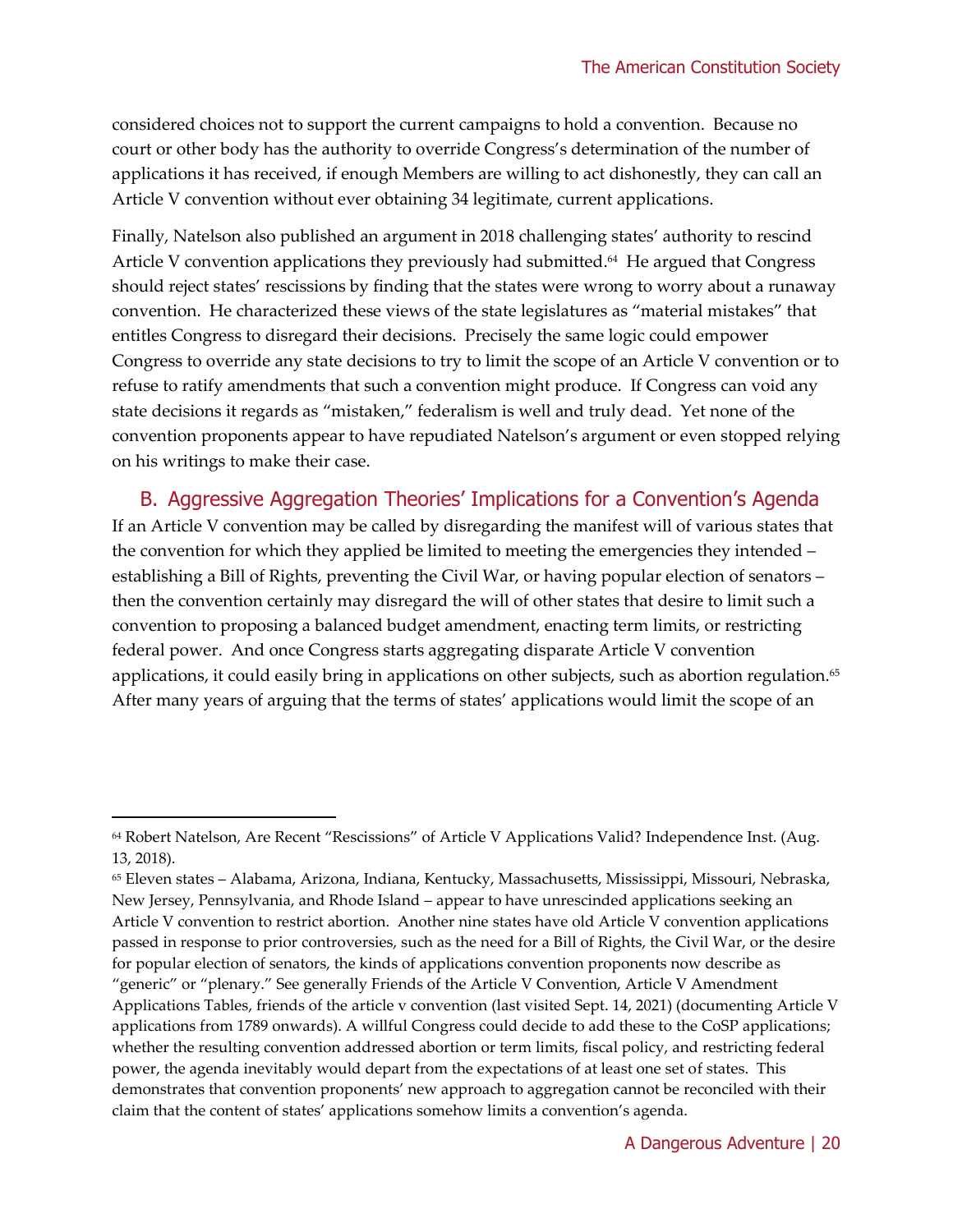Article V convention, proponents' shift to the "aggregation" strategy and open embrace of a "general" convention concedes that those arguments never had any law behind them.<sup>66</sup>

Even if the scope of an Article V convention were somehow limited by the language of state applications, and even if proponents could secure 34 applications on the same subject-matter, no entity has the power to hold a convention to such an agenda. Article V empowers Congress to call such a convention, and in so doing Congress might specify the rules it would like the convention to follow, but the Constitution gives Congress no on-going supervisory authority over a convention. The Supreme Court has held that the process of amending the Constitution is a "political question" into which the courts may not intervene. $67\,$  Article V gives no role whatsoever to the President in the process of amending the Constitution. And, as discussed above, the states' only role in the convention process is submitting applications to Congress for the convention to be called.

#### VI. Conclusion

Once Congress calls it into being, an Article V convention will be by far the most powerful public body in the land. And in today's polarized and ruthless political environment, we have every reason to expect that the interest groups that take control of this convention will press their advantage to the maximum extent possible. The result could be a country dramatically transformed from the one we know today. Those pushing us toward such a convention on the strength of vague hopes that the states – or anyone else – will somehow prevent anything bad from happening are gambling with our nation's most precious civic treasures. This is a gamble none of us can afford.

<sup>66</sup> Gardiner, supra note 57. Indeed, Gardiner mentions the first impeachment and trial of President

Trump – an event having nothing to do with a balanced budget, term limits, or the scope of federal power – as an issue that an Article V convention might address.

<sup>67</sup> Coleman v. Miller, 307 U.S. 433, 450 (1939).